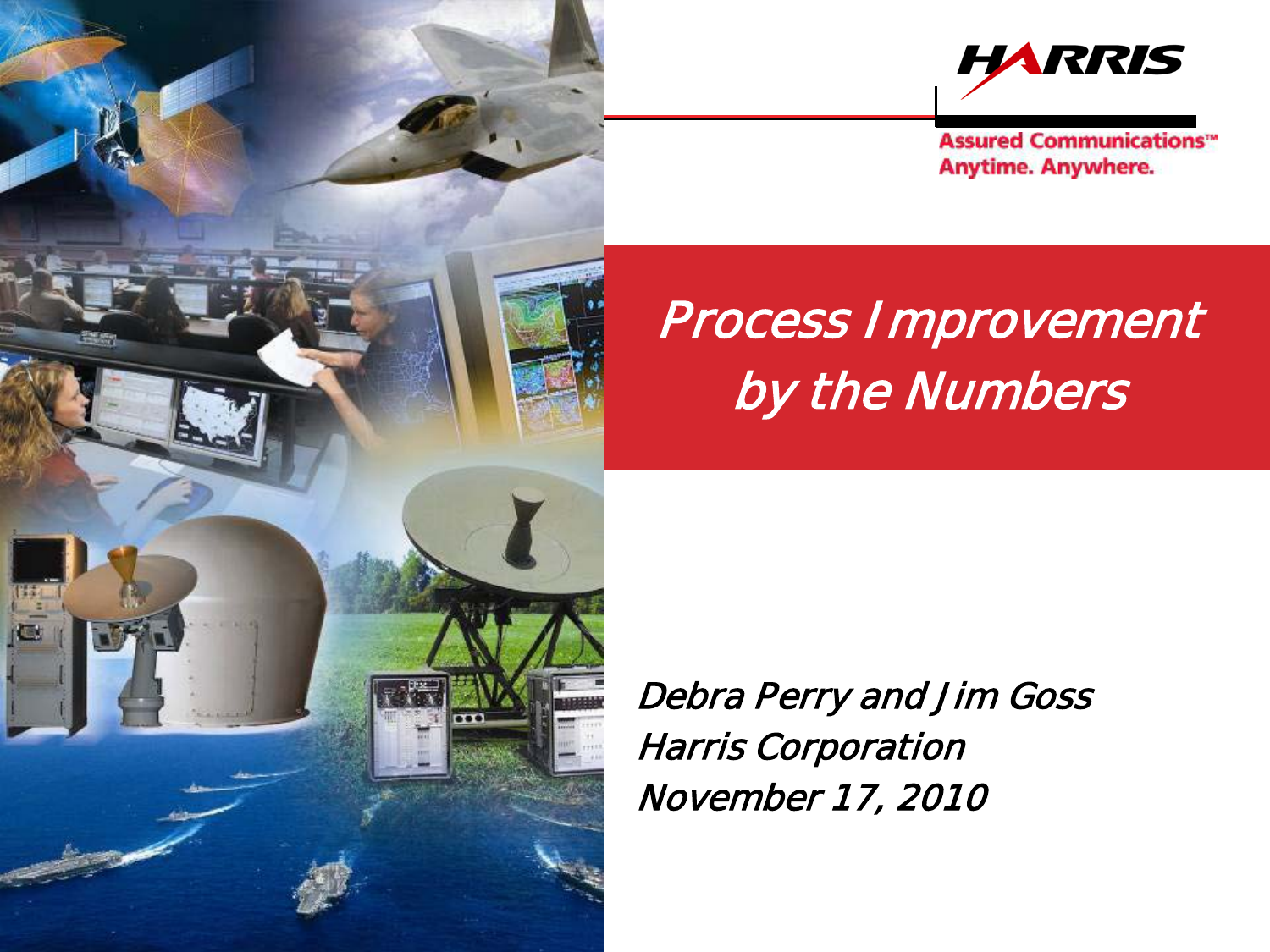#### Providing Value To Our Customers





**reconnaissance**

**Space and ground satellite communications systems**

Intelligence, surveillance, and Space and ground satellite **Operations and support services** 

#### **Mission Critical Solutions. Anytime. Anywhere.**

Process Improvement by the Numbers

assuredcommunications<sup>®</sup>

NDIA CMMI® Conference - 2 15-18 November 2010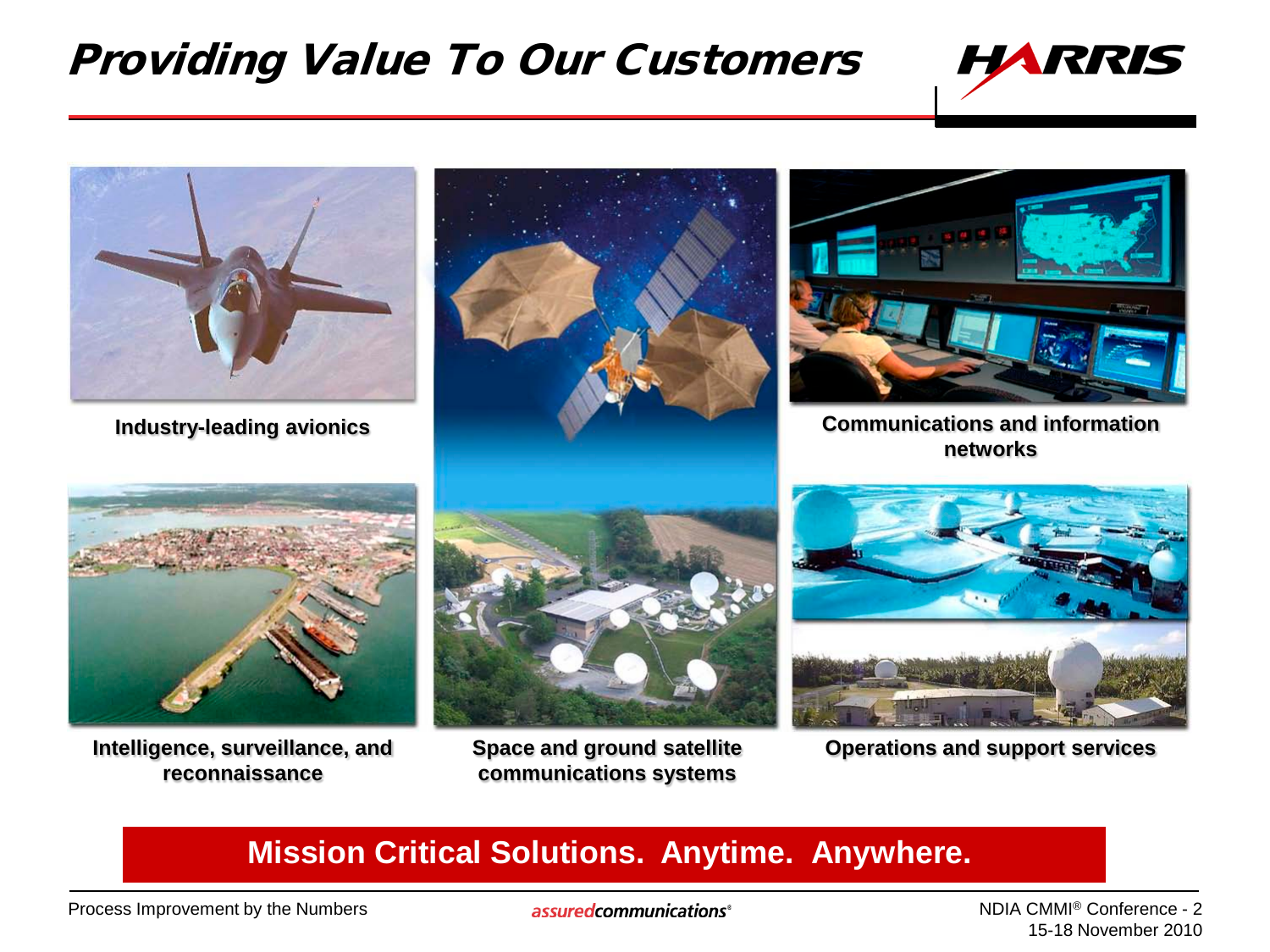### Agenda



- **Background**
- Lean Six Sigma
- Situation
- Process
- Results
- Conclusion
- Suggestion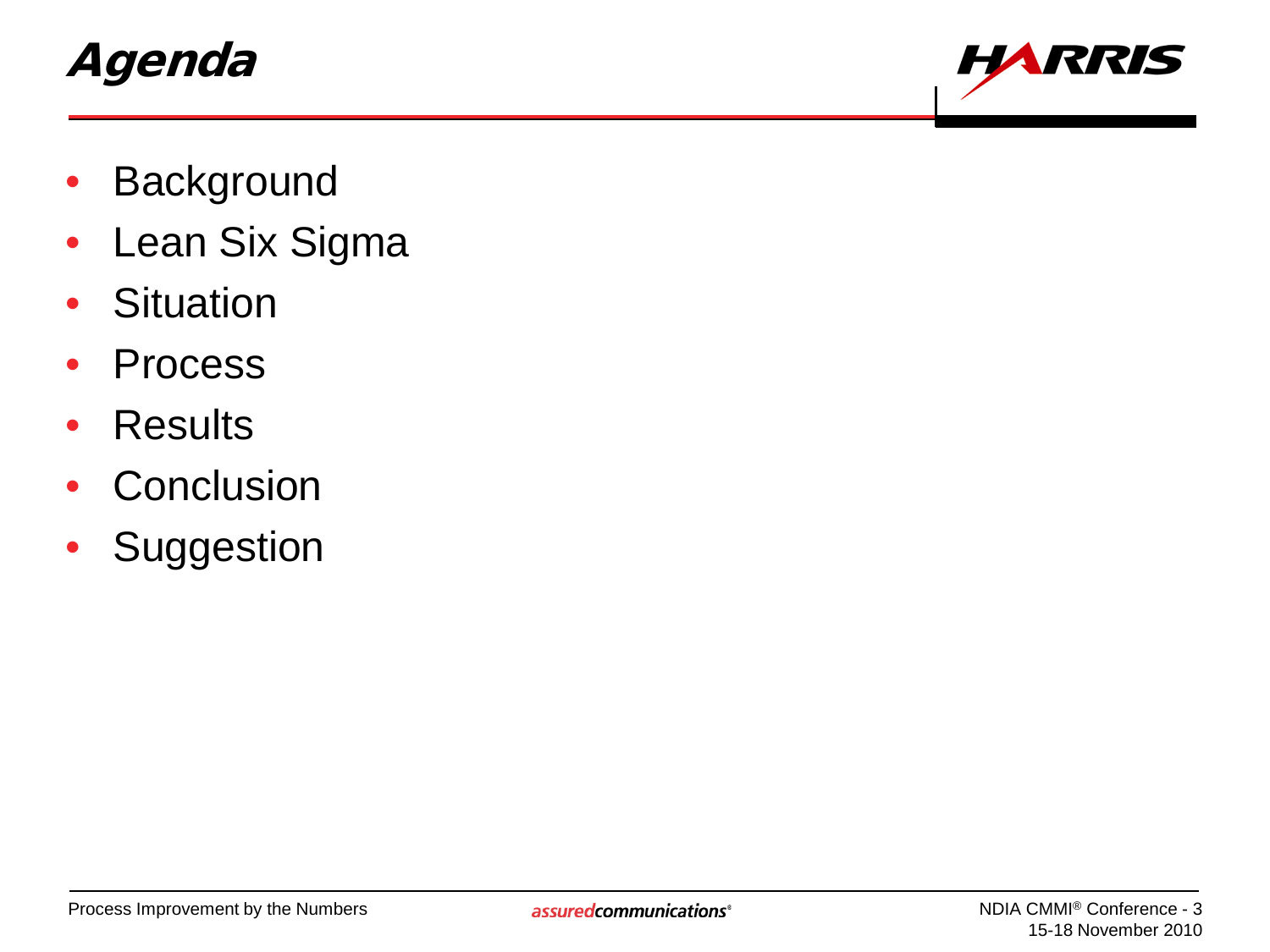

- Process Improvement is a learned skill
- To increase awareness and capabilities Harris adopted Lean Six Sigma (LSS)
	- Encourages team members to look for ways to improve processes by
		- Quantifying the process
		- Recommending a change
		- Measuring the improvement
	- Teaches skills to assist in the efforts
		- Lean Fundamentals eliminate waste
		- Simulation understand system performance
		- Change behavior people skills
		- Six Sigma tools statistical skills to reduce variability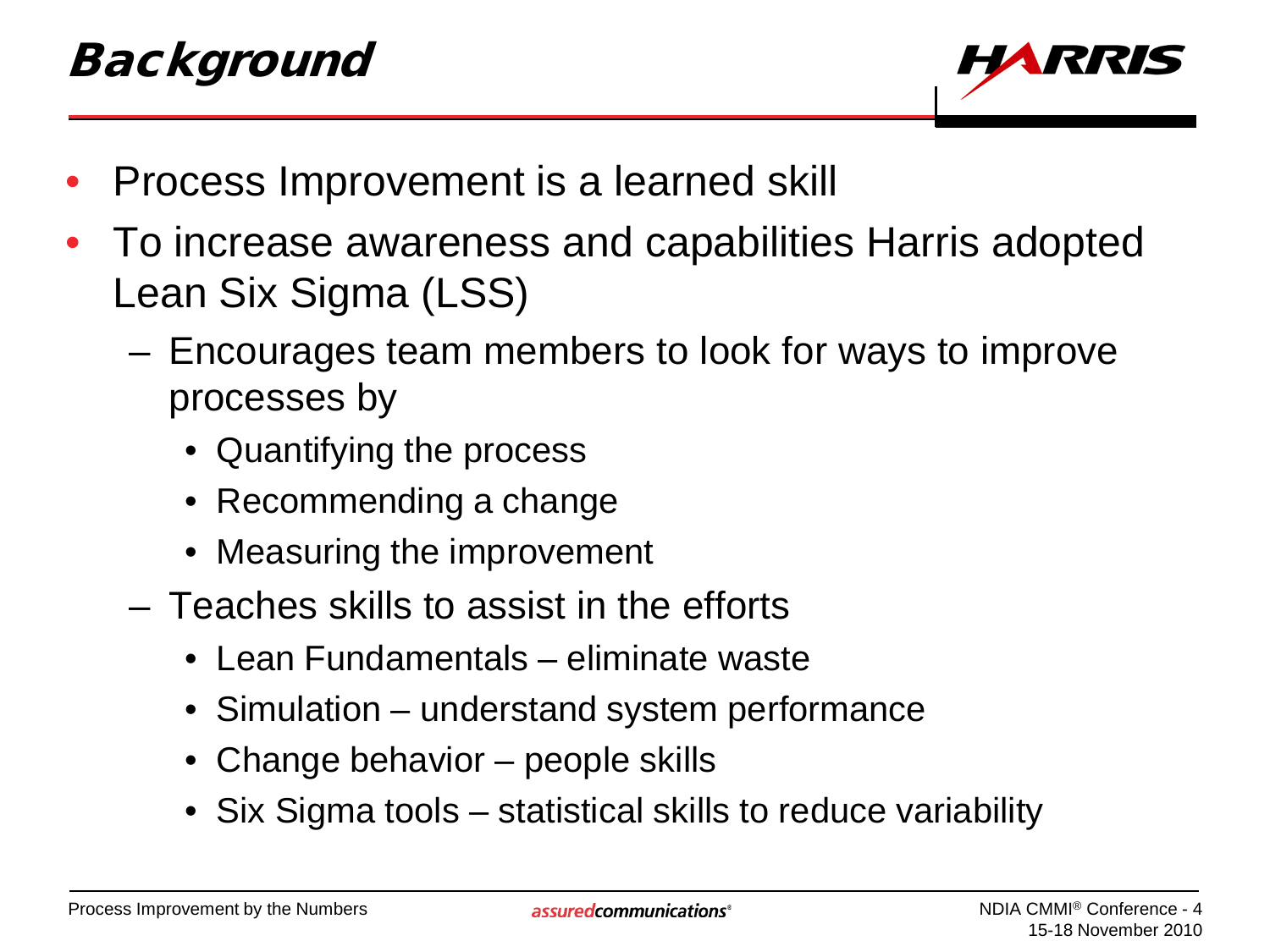

A set of principles, concepts, and techniques designed to enable key processes to produce an optimum system that will deliver to our customers:

**Exactly** what they need

**When** they need it

In the **quantity** they need

In the right **sequence**

**Without defects**

And **at the lowest possible cost**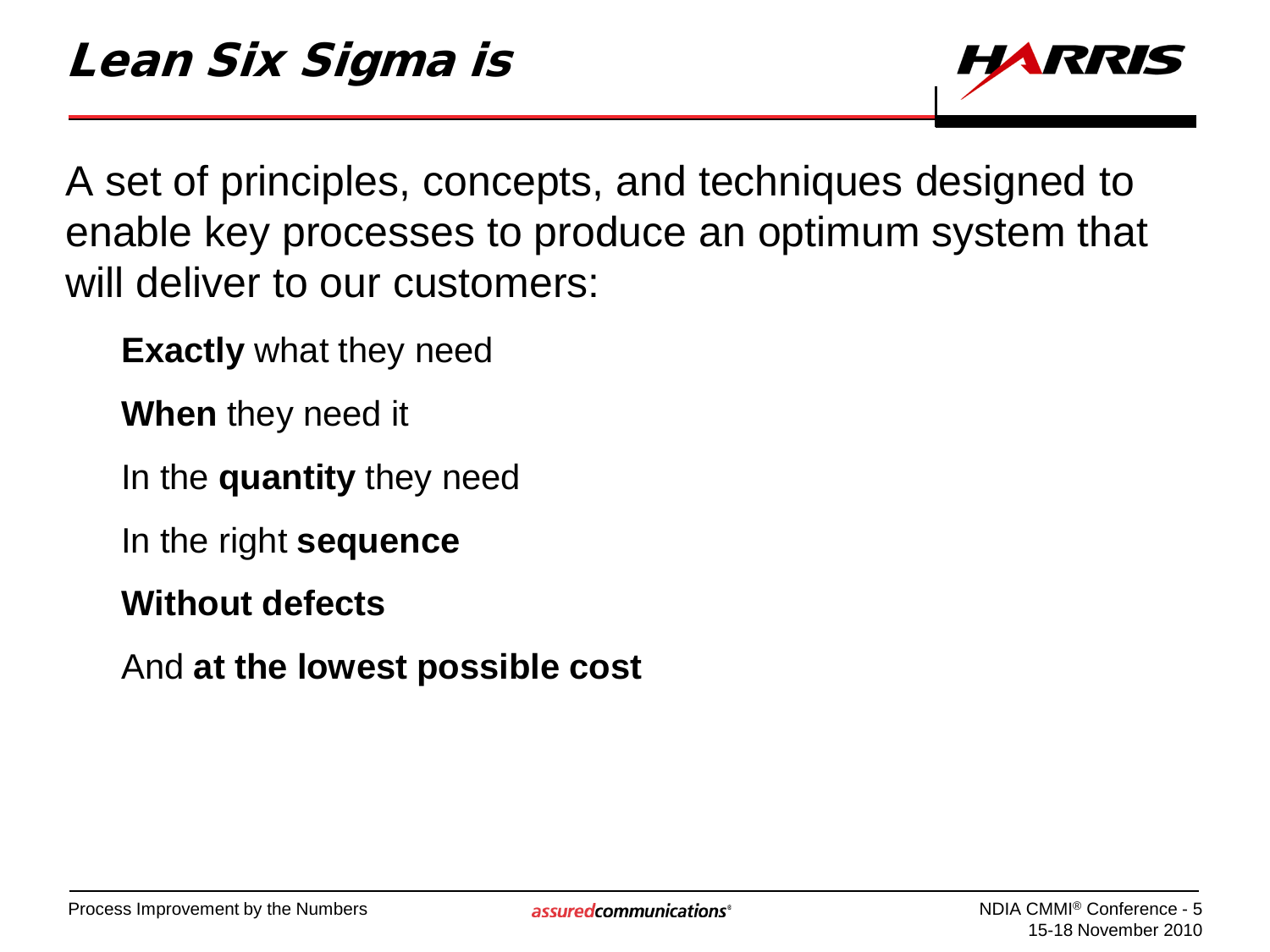#### Lean Six Sigma DMAIC Process



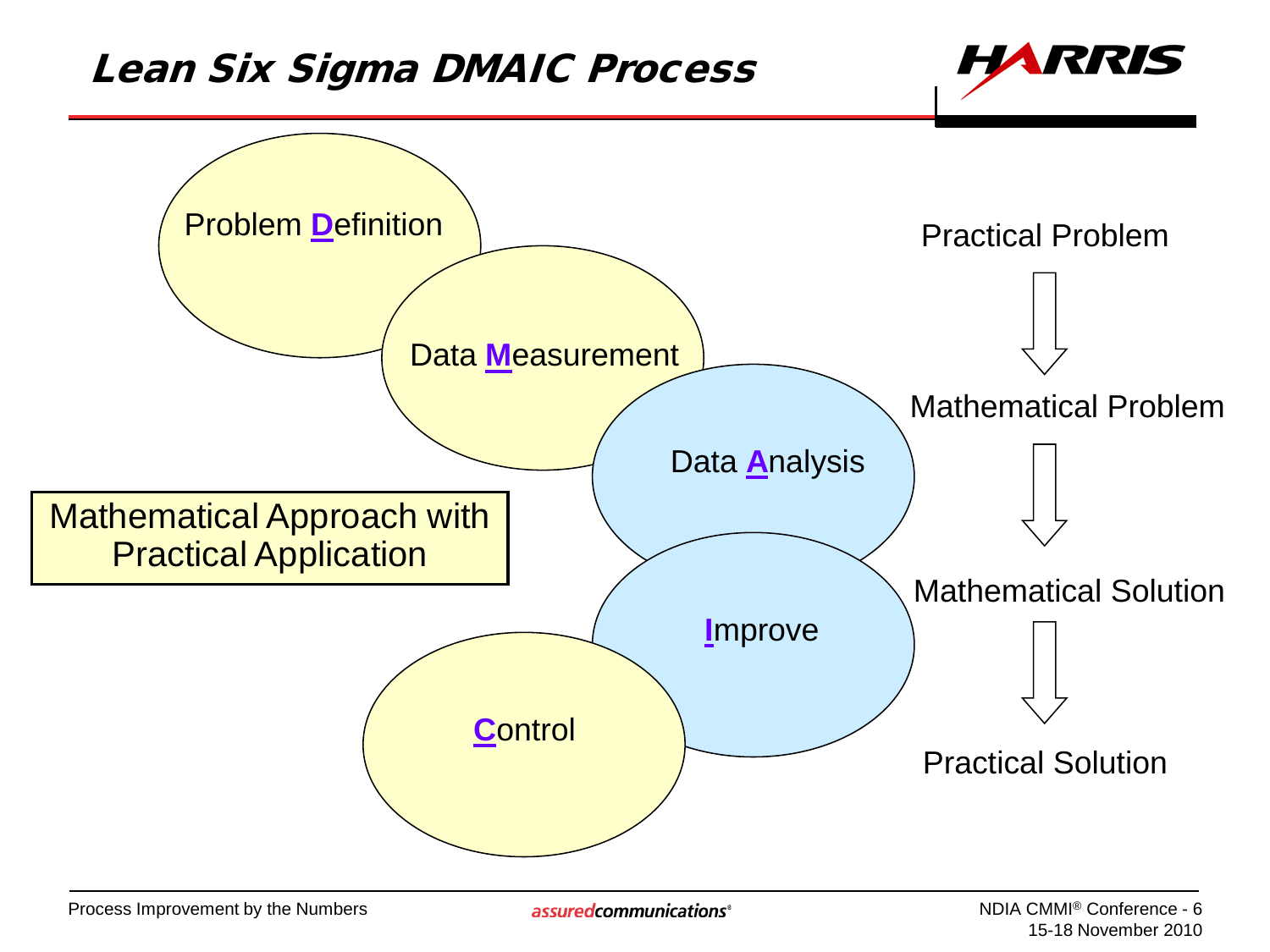## Challenge



- To become LSS Green Belt certified requires two process improvement projects
- What steps were used to identify the projects:
	- Investigate areas where processes are repeated and used by more than one person
	- Apply Lean Six Sigma principles to areas where you currently work
	- Investigate ways to reduce waste in processes
	- Investigate ways to take less time to accomplish a task without losing quality
- Division Process Group (DPG) is responsible for maintaining the Division Program Review Template (PRT), investigate ways to improve that process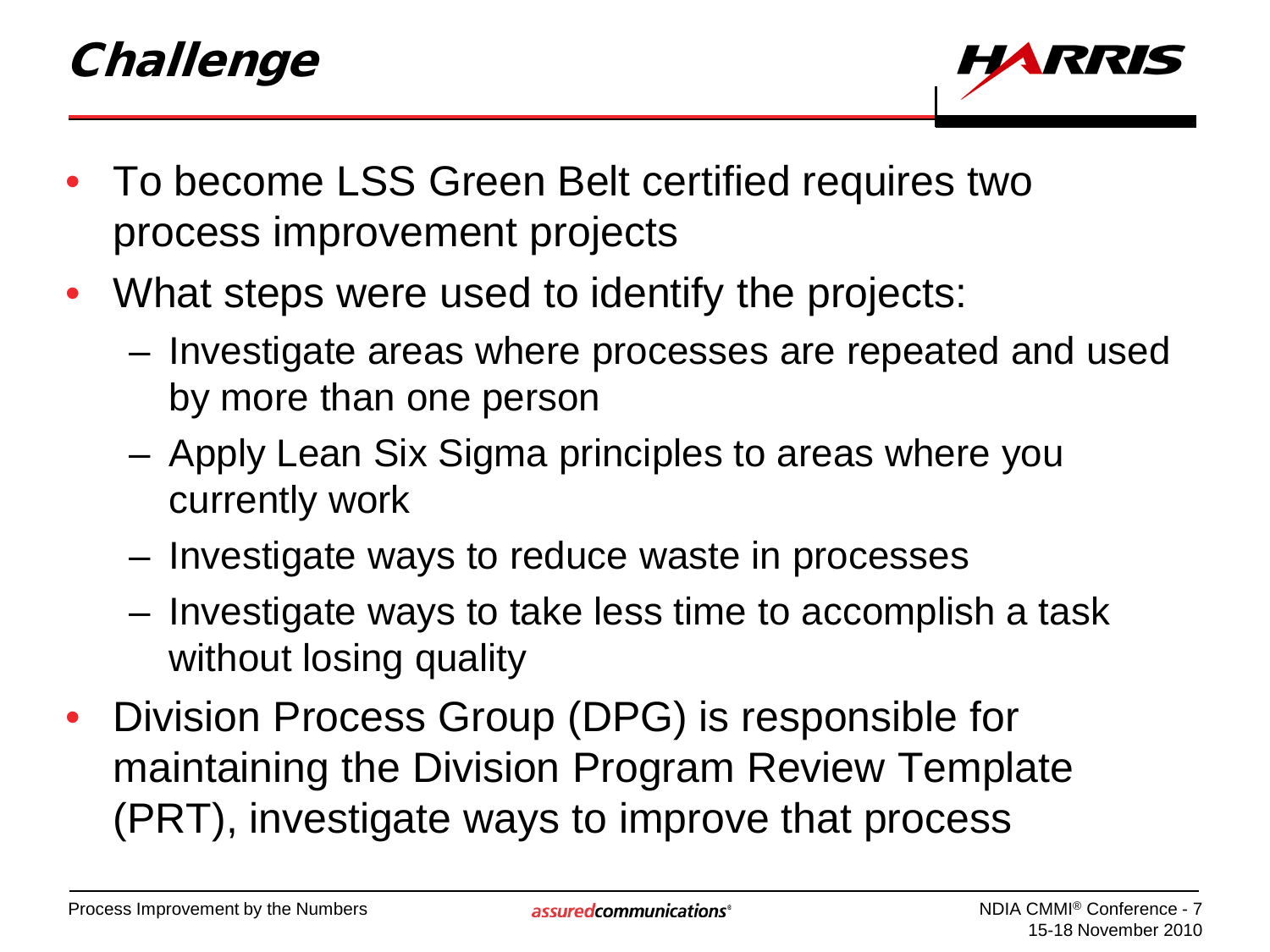

• **Policy** requires programs to prepare an extensive package for Program Reviews (PR) each month

## • **Problem Statement**

 $PR$  preparation is  $4 - 8$  hours per program per month per Program Finance Analyst (PFA): ~**7200 hrs/yr**  (~100 program \* 12 months \* 6 hours per month)

## • **Goal**

• Reduce PFA PR preparation effort by 30%

## • **Measurement**

**PFA PR preparation effort** 

# • **Benefits**

• Reduced program cost

Process Improvement by the Numbers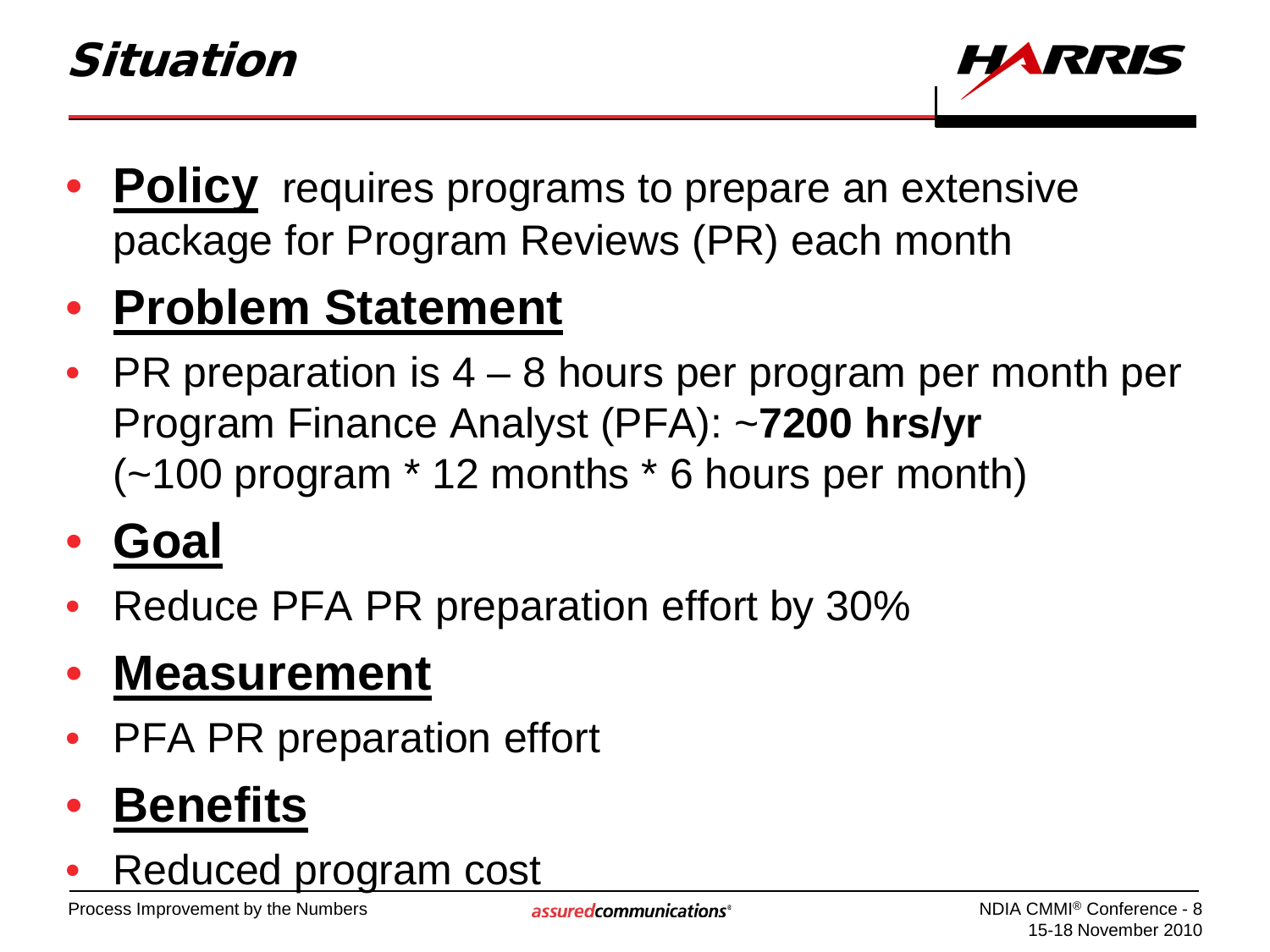

- A Business Intelligence Solution would be more elegant
	- Collect all data in a Data Warehouse
	- Use Business Intelligence Tools to automatically produce dashboards and charts, perform trend analysis across programs at different levels of the company
- Can't invest in a new tool at this time
- Data must be gathered from many different systems and entered manually or cut and paste
- Can we improve the process?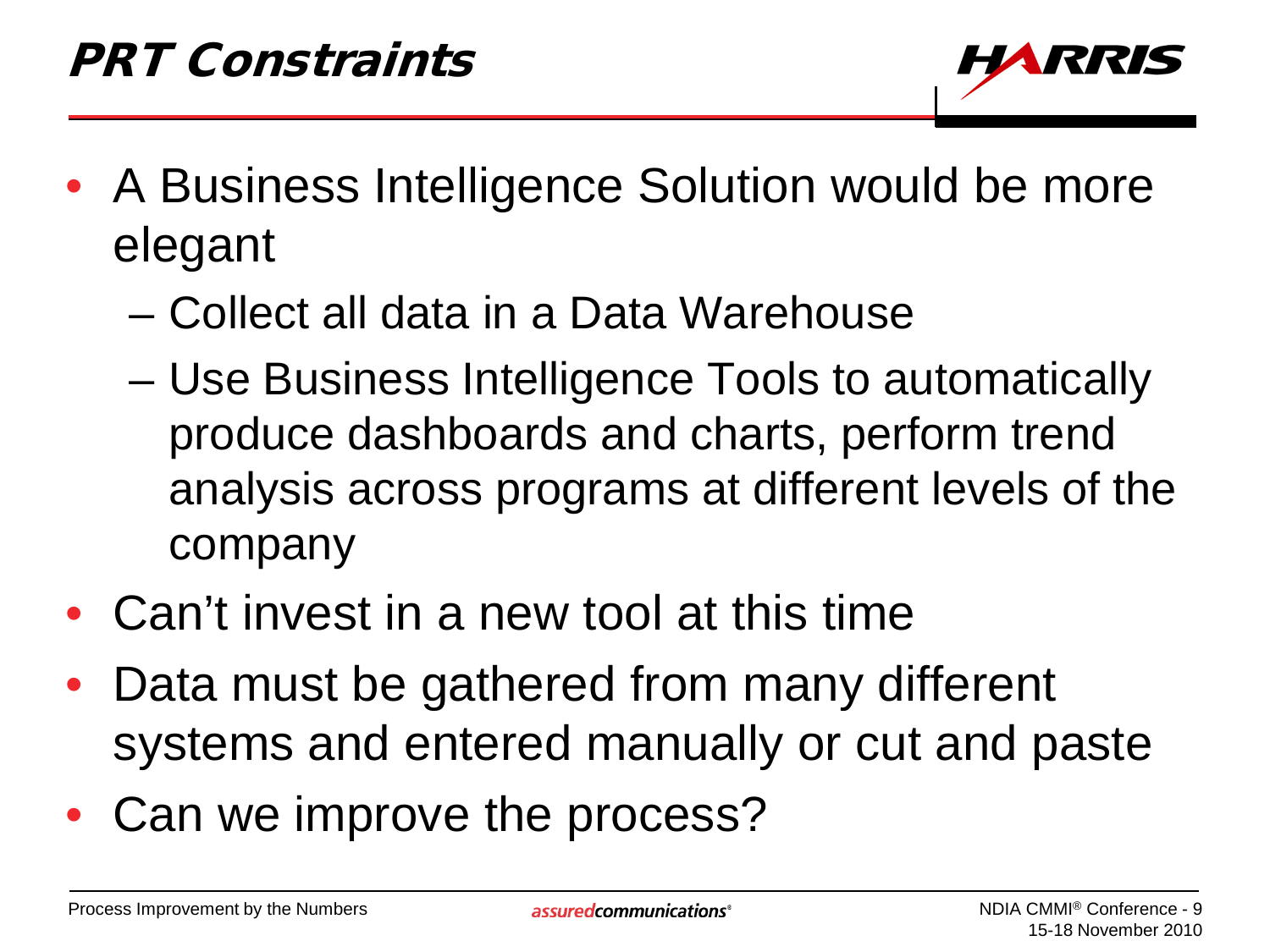### Project Context





Process Improvement by the Numbers

assuredcommunications<sup>®</sup>

NDIA CMMI® Conference - 10 15-18 November 2010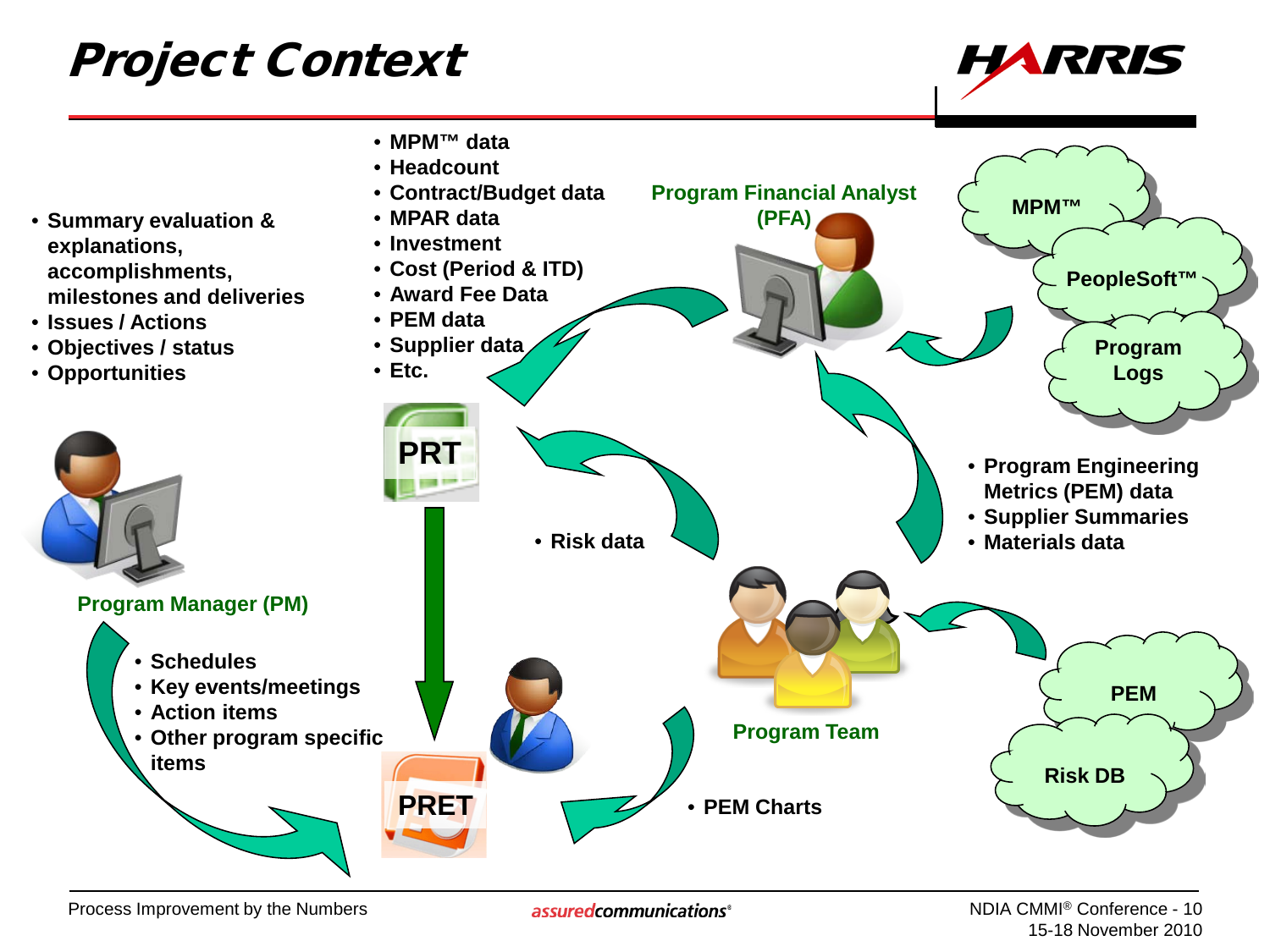### Process Steps



**HARRIS**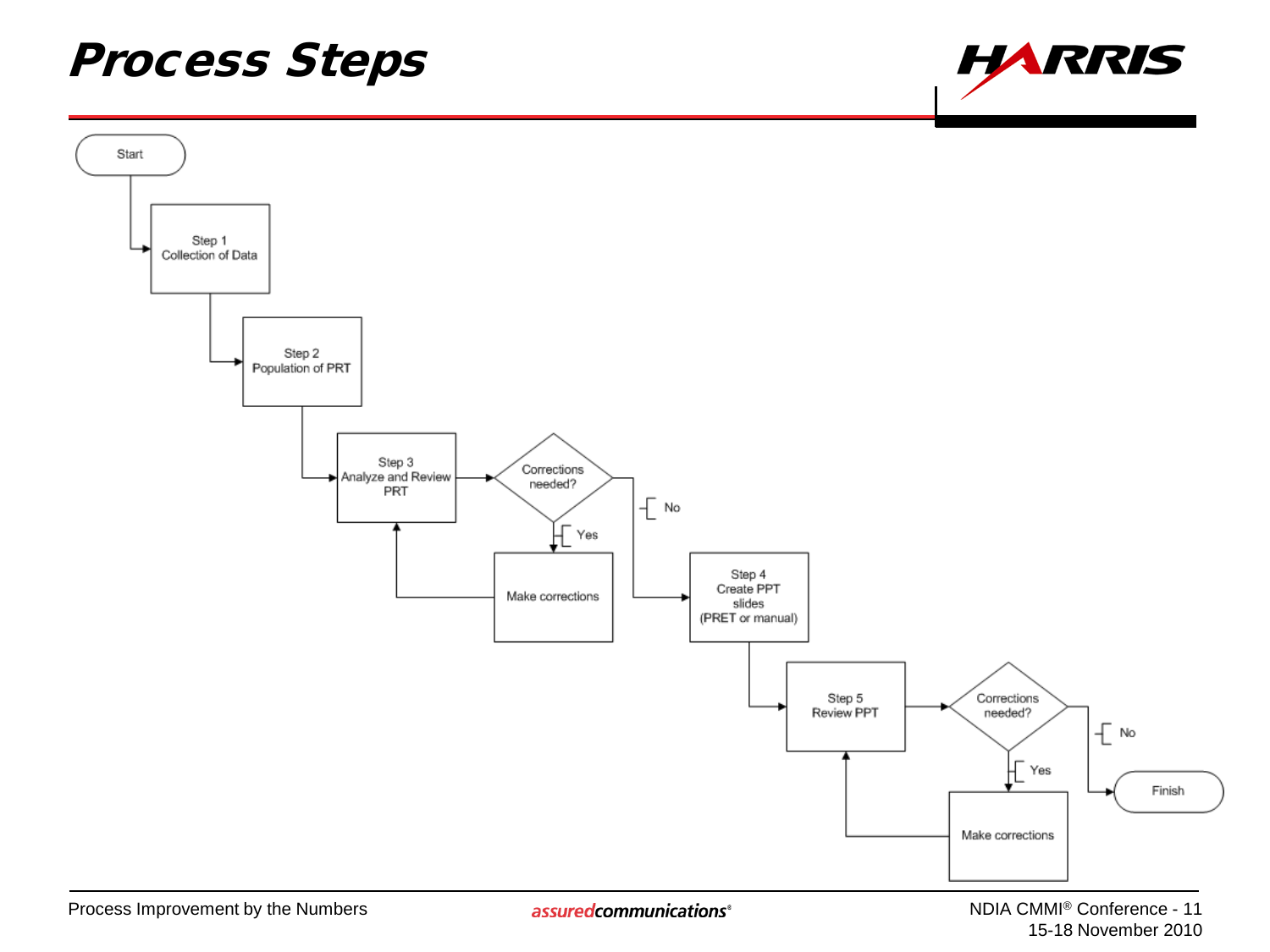## PRT Example



| Program Name: Fictitious                                                    |                                                             | Contract Value: \$701.955.5K<br>PA#: 160G<br>Customer: NOADIS                                                                                           |  |  |  |  |  |
|-----------------------------------------------------------------------------|-------------------------------------------------------------|---------------------------------------------------------------------------------------------------------------------------------------------------------|--|--|--|--|--|
| Contract Type: CPAF                                                         |                                                             | TCPI: 1.00 0<br>PM: John Doe<br>Available Funds: \$46,317.9K                                                                                            |  |  |  |  |  |
| Contract Start: May-2009                                                    |                                                             | Contract End: May-2019<br>Replan (N) LatestDate: (1) 1/23/2010<br>Reporting Period: Jul-10                                                              |  |  |  |  |  |
|                                                                             | <b>Program Description:</b>                                 |                                                                                                                                                         |  |  |  |  |  |
|                                                                             |                                                             | Design, Development, and Operate the Ground Segment. Consists of Enterprise Management (NOC), Mission Management (Satellite Command & Control), Product |  |  |  |  |  |
| Generation (Data Processing), and Product Distribution (Data Distribution). |                                                             |                                                                                                                                                         |  |  |  |  |  |
|                                                                             | PM ASSESSMENT                                               |                                                                                                                                                         |  |  |  |  |  |
| <b>Key Area</b>                                                             | obj_indicator                                               | Comments/Explanation                                                                                                                                    |  |  |  |  |  |
|                                                                             | Land Mo.<br><b>This Mo</b>                                  |                                                                                                                                                         |  |  |  |  |  |
| <b>Customer Relations</b>                                                   | в<br>в                                                      | Good. Continue frank and open discussions.                                                                                                              |  |  |  |  |  |
|                                                                             | B<br>B                                                      | PD CPI w/o Mtrl:<br><b>ITD CPI w/o Mtrl:</b><br>PD CPI: 1.14 b<br>ITD CPI: 1.03 b<br>b<br>b.                                                            |  |  |  |  |  |
| <b>Cost Performance</b>                                                     |                                                             |                                                                                                                                                         |  |  |  |  |  |
|                                                                             | $\mathbf{b} \Leftrightarrow$<br>$b \leftrightarrow$         | Underrun for period mainly due to unplanned summer vacations                                                                                            |  |  |  |  |  |
|                                                                             |                                                             | PD SPI: 1.00 g<br>PD SPI w/o Mtrl:<br>ITD SPI: $1.00$ g<br><b>ITD SPI w/o Mtrl:</b><br>ь<br>b.                                                          |  |  |  |  |  |
| <b>Schedule Performance</b>                                                 | B<br>B                                                      |                                                                                                                                                         |  |  |  |  |  |
|                                                                             | $\overline{g}$ $\Leftrightarrow$<br>$g \leftrightarrow$     | On Track                                                                                                                                                |  |  |  |  |  |
|                                                                             |                                                             |                                                                                                                                                         |  |  |  |  |  |
| <b>Technical Performance</b>                                                | B<br>в                                                      | Element Specs delivered on-time. SWRRs began on schedule.                                                                                               |  |  |  |  |  |
|                                                                             | $\boxed{g} \Leftrightarrow$<br>$\mathbf{b} \Leftrightarrow$ |                                                                                                                                                         |  |  |  |  |  |
|                                                                             |                                                             |                                                                                                                                                         |  |  |  |  |  |
|                                                                             | G<br>G                                                      |                                                                                                                                                         |  |  |  |  |  |
| <b>Staffing</b>                                                             | $b$ ff<br>$b$ $f$                                           | Staffing is on-track. Future concern is staffing for additional studies, and impact of Antenna award.                                                   |  |  |  |  |  |
|                                                                             |                                                             |                                                                                                                                                         |  |  |  |  |  |
| <b>PMB Variance at</b>                                                      | G<br>G                                                      | Previous: \$375.4K<br><b>g</b> Current: \$1,497.7K <b>g</b>                                                                                             |  |  |  |  |  |
| Completion                                                                  |                                                             | RW3/ECP04 planning complete. Bottoms-up EAC delayed until nearer PDR to accommodate AER.                                                                |  |  |  |  |  |
|                                                                             | $\overline{g}$ $\Leftrightarrow$<br>$g \leftrightarrow$     |                                                                                                                                                         |  |  |  |  |  |
|                                                                             | в<br>в                                                      | <b>Last OA PCM Audit</b><br>Aug-2010                                                                                                                    |  |  |  |  |  |
| Quality                                                                     |                                                             | Continue to track CARDs (closures slightly ahead of schedule). PCM in green. Yellow continues                                                           |  |  |  |  |  |
|                                                                             | $y$ $\theta$<br>$ y $ $\theta$                              | due to number of open defect action items vs. total action items (ratio in formula).                                                                    |  |  |  |  |  |
|                                                                             |                                                             |                                                                                                                                                         |  |  |  |  |  |
| <b>Risk Exposure</b>                                                        | в<br>B                                                      |                                                                                                                                                         |  |  |  |  |  |
|                                                                             | $b \Leftrightarrow$<br>$\mathbf{b} \leftrightarrow$         |                                                                                                                                                         |  |  |  |  |  |
|                                                                             |                                                             |                                                                                                                                                         |  |  |  |  |  |
| <b>Material</b>                                                             | G<br>G                                                      | No issues                                                                                                                                               |  |  |  |  |  |
|                                                                             | $g \leftrightarrow$<br>$\overline{g}$ $\Leftrightarrow$     |                                                                                                                                                         |  |  |  |  |  |
|                                                                             |                                                             |                                                                                                                                                         |  |  |  |  |  |
|                                                                             |                                                             |                                                                                                                                                         |  |  |  |  |  |
| <b>Drawings</b>                                                             | N/A                                                         |                                                                                                                                                         |  |  |  |  |  |
|                                                                             | N/A                                                         |                                                                                                                                                         |  |  |  |  |  |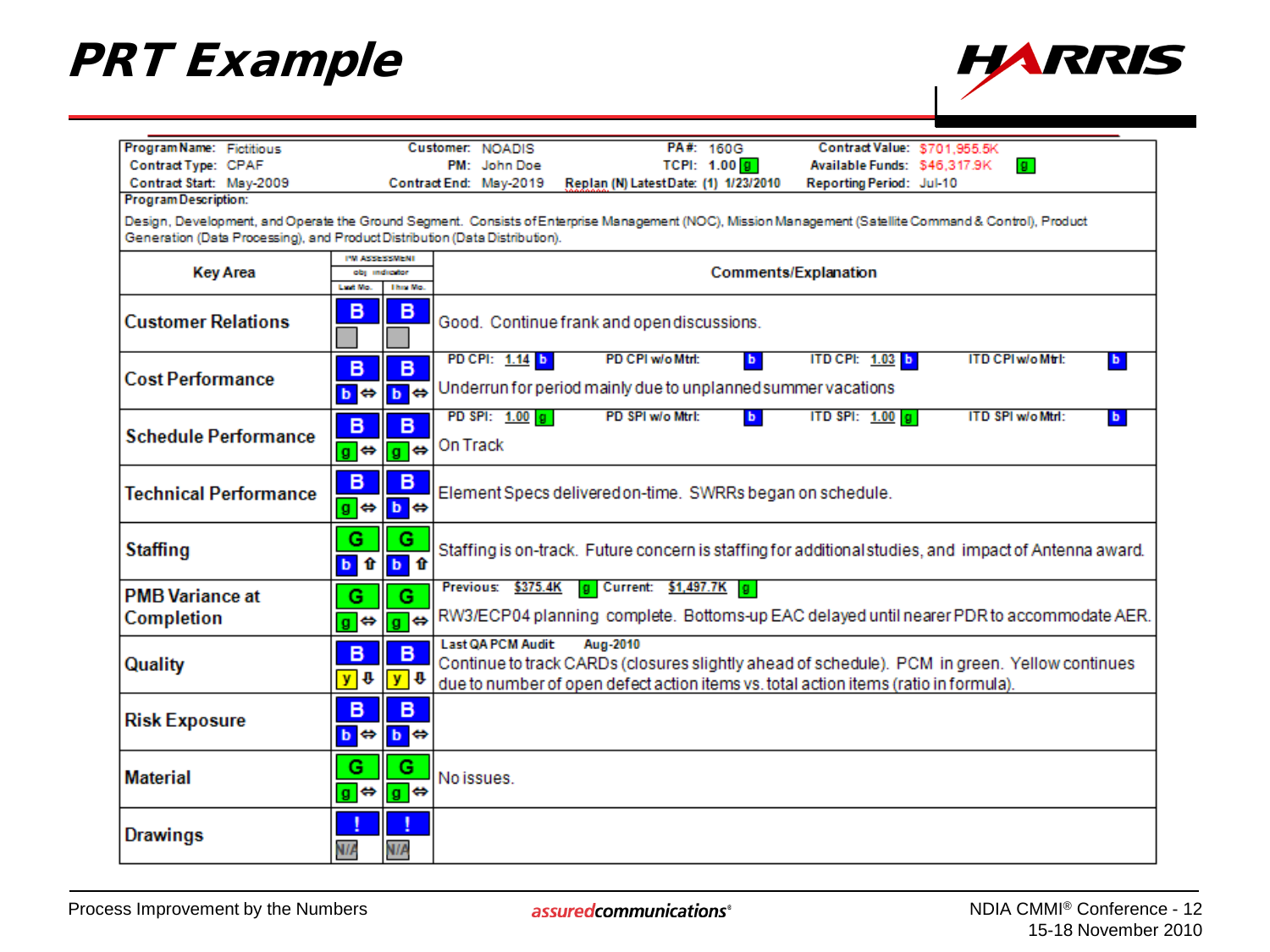### Initial Assessment



#### • **Initial Projected Statistics**

- Initial DPMO: 5000
- Current: 6 hours  $*$  60 min = 360 min
- Desired: 3 hours  $*$  60 min = 180 min
- $360 180 = 180$
- $(180 \text{ min} * 1,000,000)/(100 \text{ programs} * 360 \text{ min}) = 5000$
- Estimated COPQ: \$126K
- 3 hours \* \$35/hour = \$105
- $$105 * 12$  months  $* 100$  programs = \$126K
- **Target Projected Statistics**
- DPMO Reduction Goal: 30 %
- Target DPMO: 2000
- $30\%$  \* 360 min = 108 min
- $180 108 = 72$
- $(72 * 1,000,000)/(100$  programs\* 360 min) = 2000
- Target Savings/Revenue: would be \$76K/year

108 min/60min/hr \* \$35/hour \* 12 months \* 100 programs = \$76K but due to investment cost only \$12K per year – See Slide 17

- **Benefit/Assumptions**
- More efficient Program Review preparation process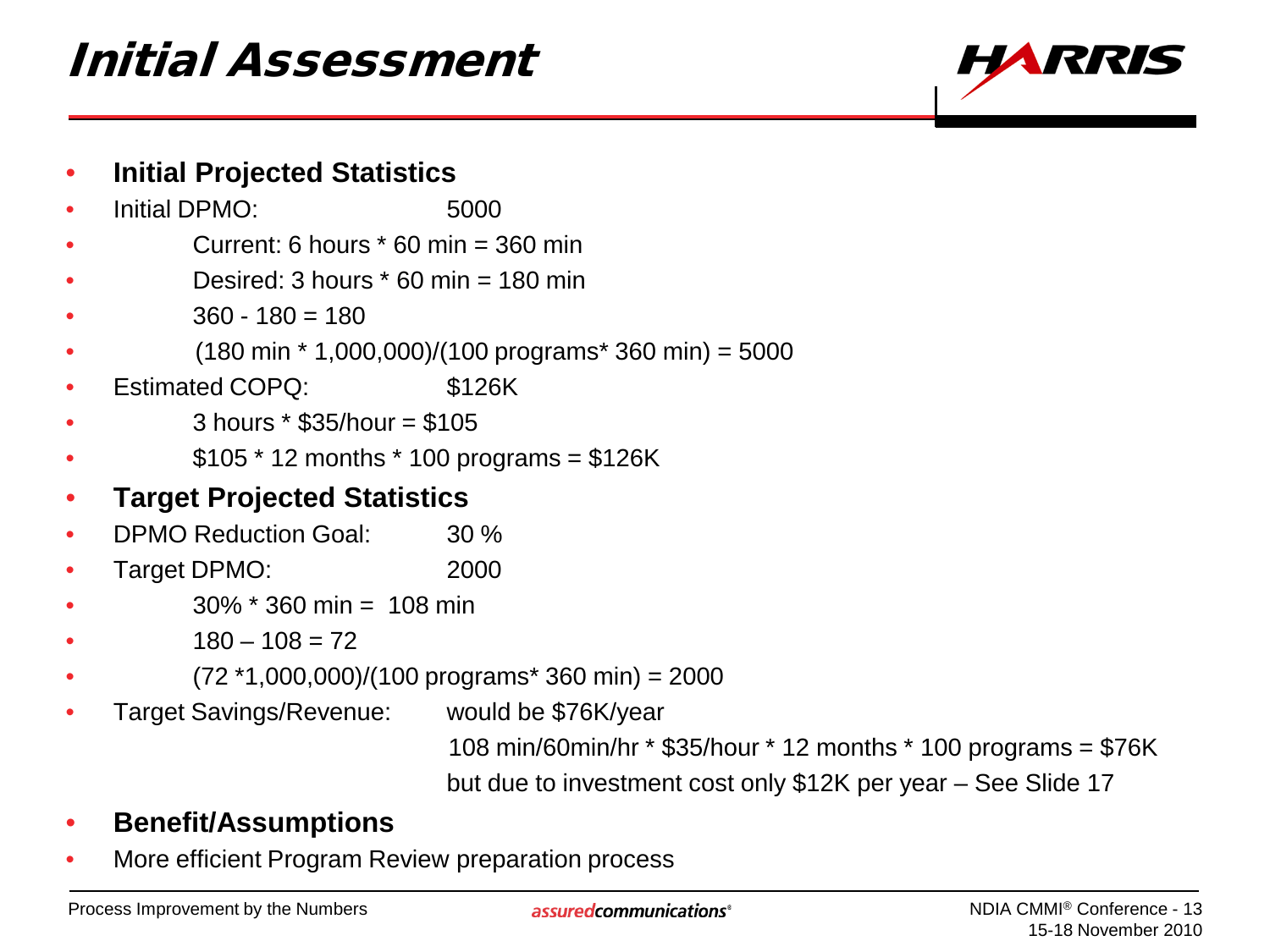#### Desired Improvement



#### **Program Review Preparation Process**

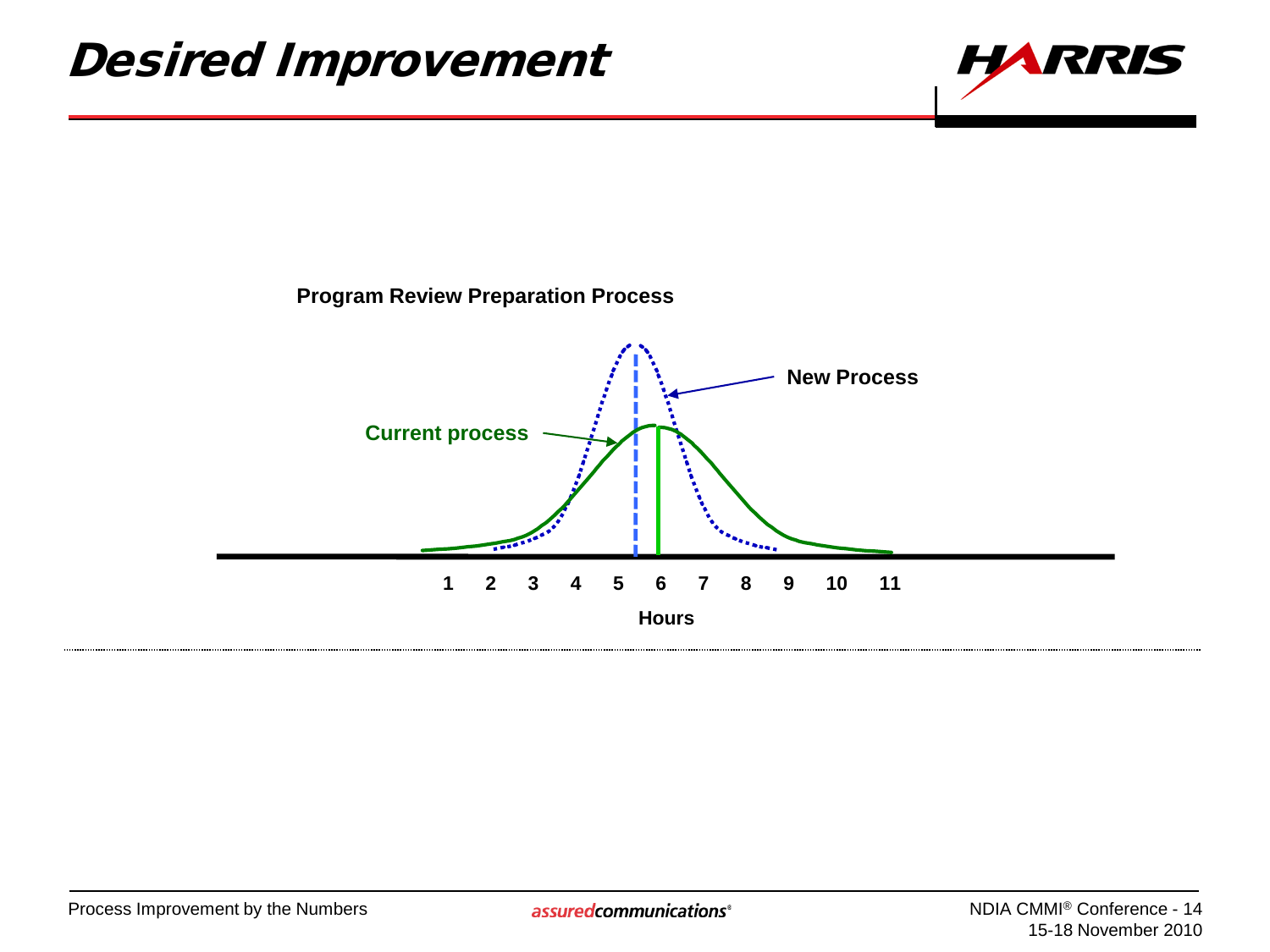### Brainstorming *RIRI* Define Measure Analyze Improve Control

• Facilitated two PFA Round Tables sessions with team resulting in 33 improvement suggestions

 $\circ$  Identified 2 possible Lean applications

- Reduce effort to gather data and populate PRT
- Reduce number of worksheets being populated

oNo measurement breakdown available for PRT preparation steps

- 1. Collection of data
- 2. Population of PRT
- 3. Analyze and Review PRT, (correct if needed)
- 4. Create PPT
- 5. Review PPT, correct if needed)
- Need to 'instrument' the process

#### Effort data is currently only verbal estimates

Process Improvement by the Numbers

assuredcommunications<sup>®</sup>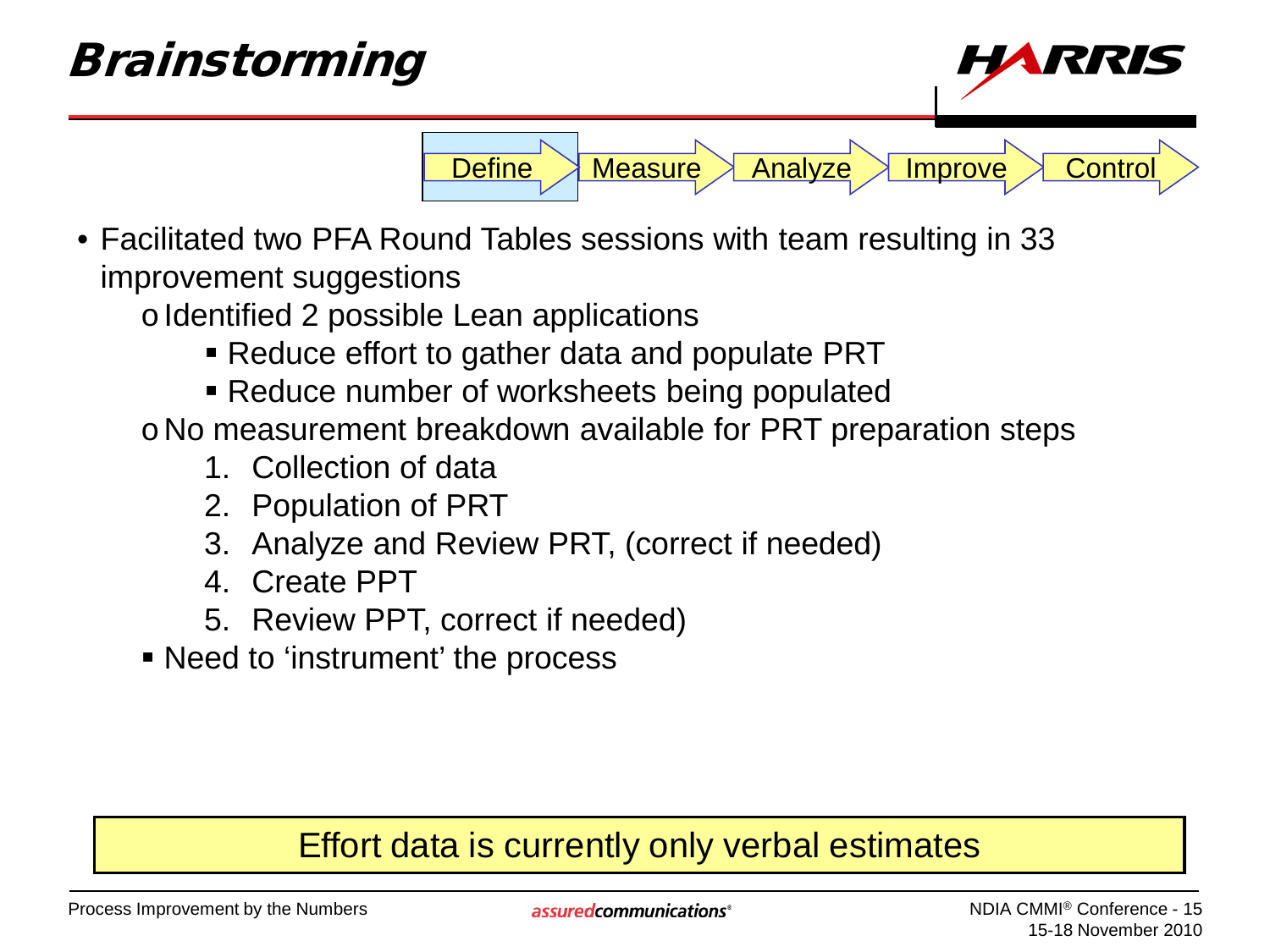

#### **PRT Improvement Preparation Effort**

- Create PFA Survey to establish baseline preparation times
- Round table indicated 4 8 hours per month preparation
- Approximately 100 programs use PRT each month
- Improvement savings estimate of 30 60 minutes each month per program
- Conservative improvement savings estimate (30 minutes):
	- 0.5 hours  $*$  12 months  $*$  100 program  $*$  \$35/hr = \$21K/year
- Expected improvement savings estimate (60 minutes):
	- 1.0 hours  $*$  12 months  $*$  100 program  $*$  \$35/hr = \$42K/year
- Aggressive improvement savings estimate (108 minutes) :
	- 1.8 hours  $*$  12 months  $*$  100 program  $*$  \$35/hr = \$75.6K/year

#### Survey to establish baseline and measureable improvement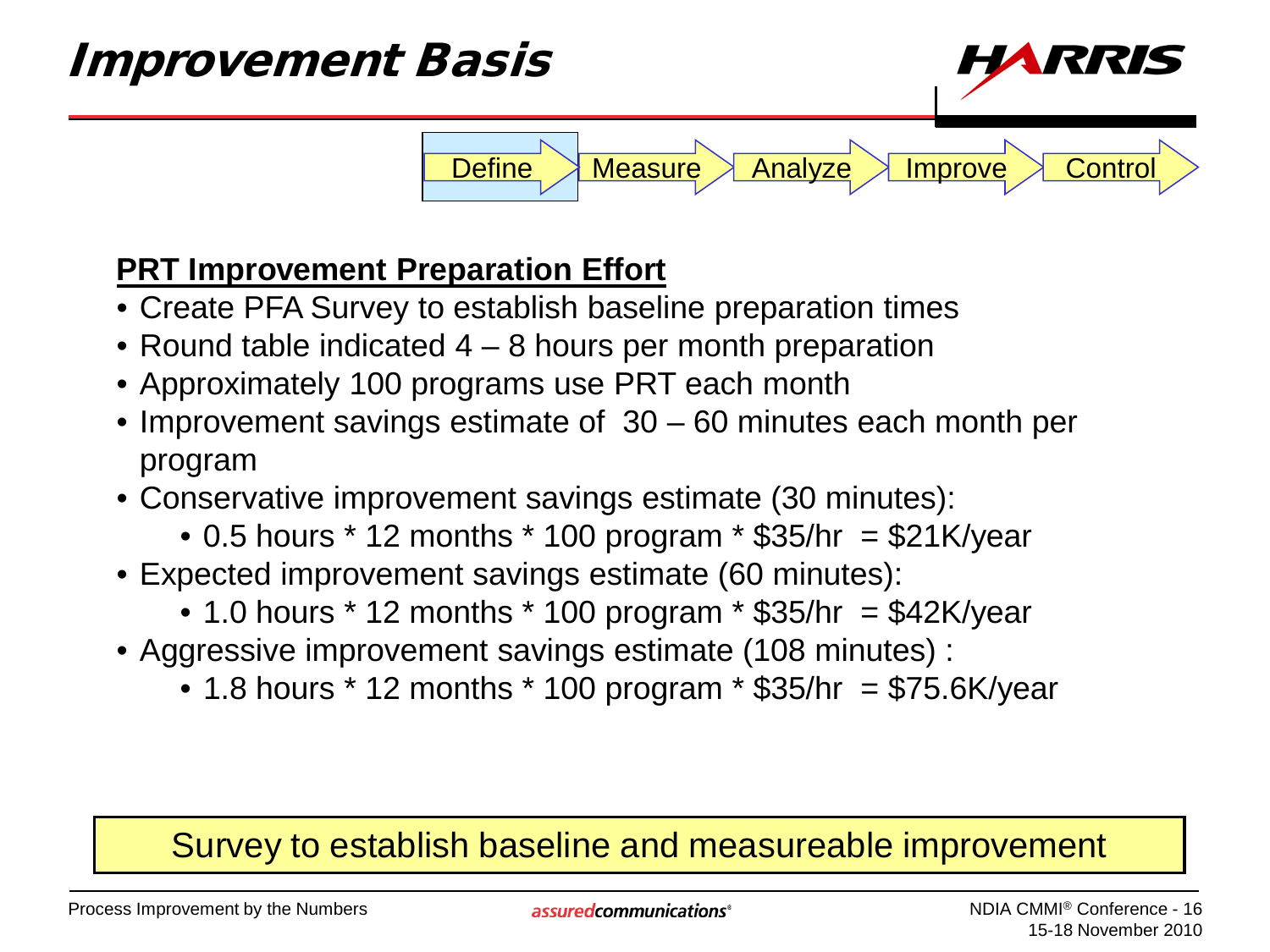

| <b>Projected Savings</b> |           |            | <b>Projected Cost</b> |           |               |
|--------------------------|-----------|------------|-----------------------|-----------|---------------|
| Labor                    |           | \$42K/year | Labor                 |           | $\sim$ \$150K |
|                          | Equipment | \$0K       |                       | Equipment | \$0K          |
|                          | Material  | \$0K       |                       | Material  | \$0K          |
|                          | Other     | \$0K       |                       | Other     | \$0K          |

Net Projected Savings amortized over 5 years  $$42K/year * 5 years = $210K$  $$210K - $150K = $60K$  net savings \$60K/5 years =\$12K annual savings for first 5 years

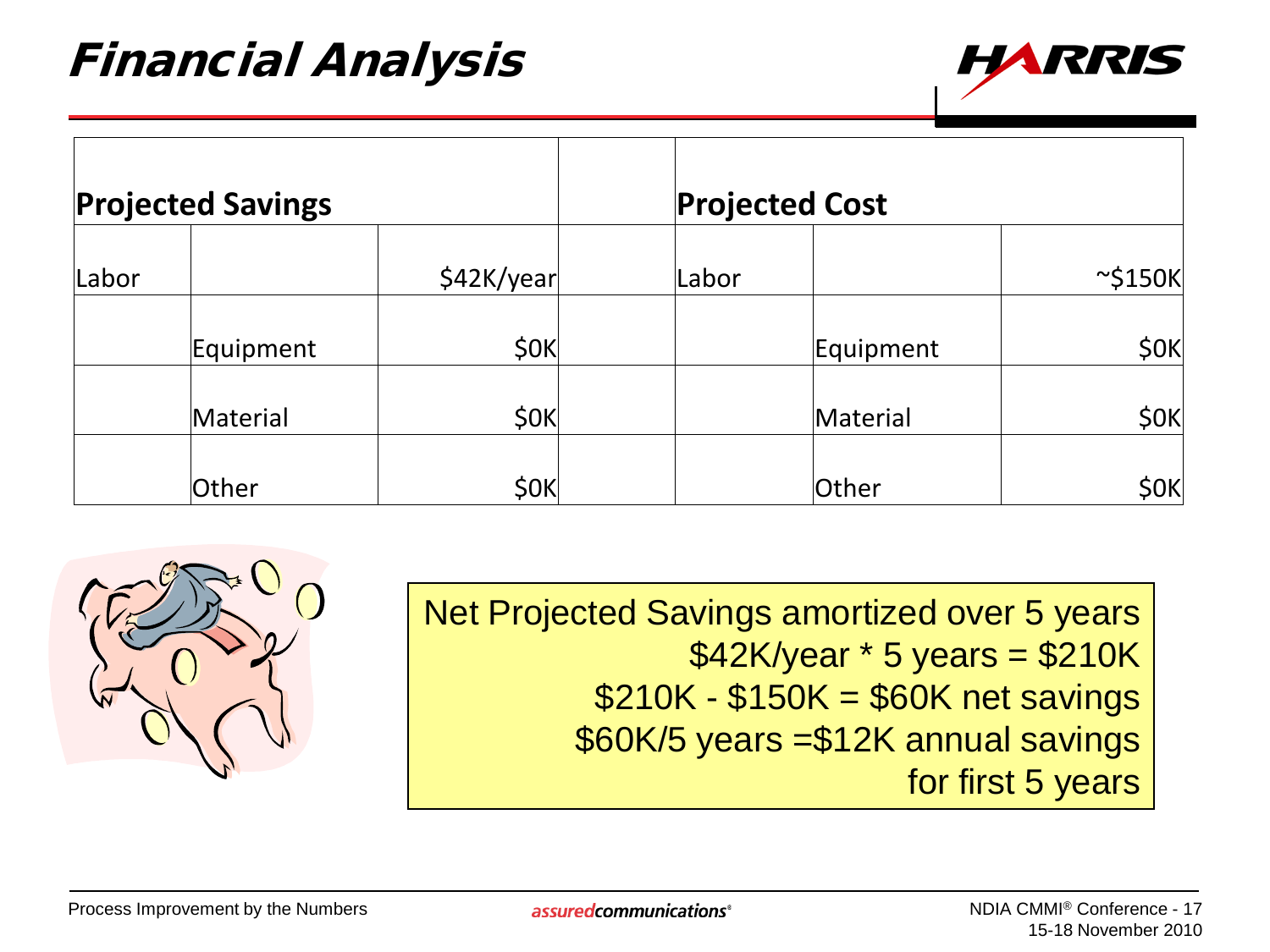

- **Drafted Initial PFA Survey**
- **Anonymous Survey Distributed** 
	- 200 PFAs received survey
	- 76 responded
	- 51 use the PRT

#### Good response rate, shows high interest

Process Improvement by the Numbers

assuredcommunications<sup>®</sup>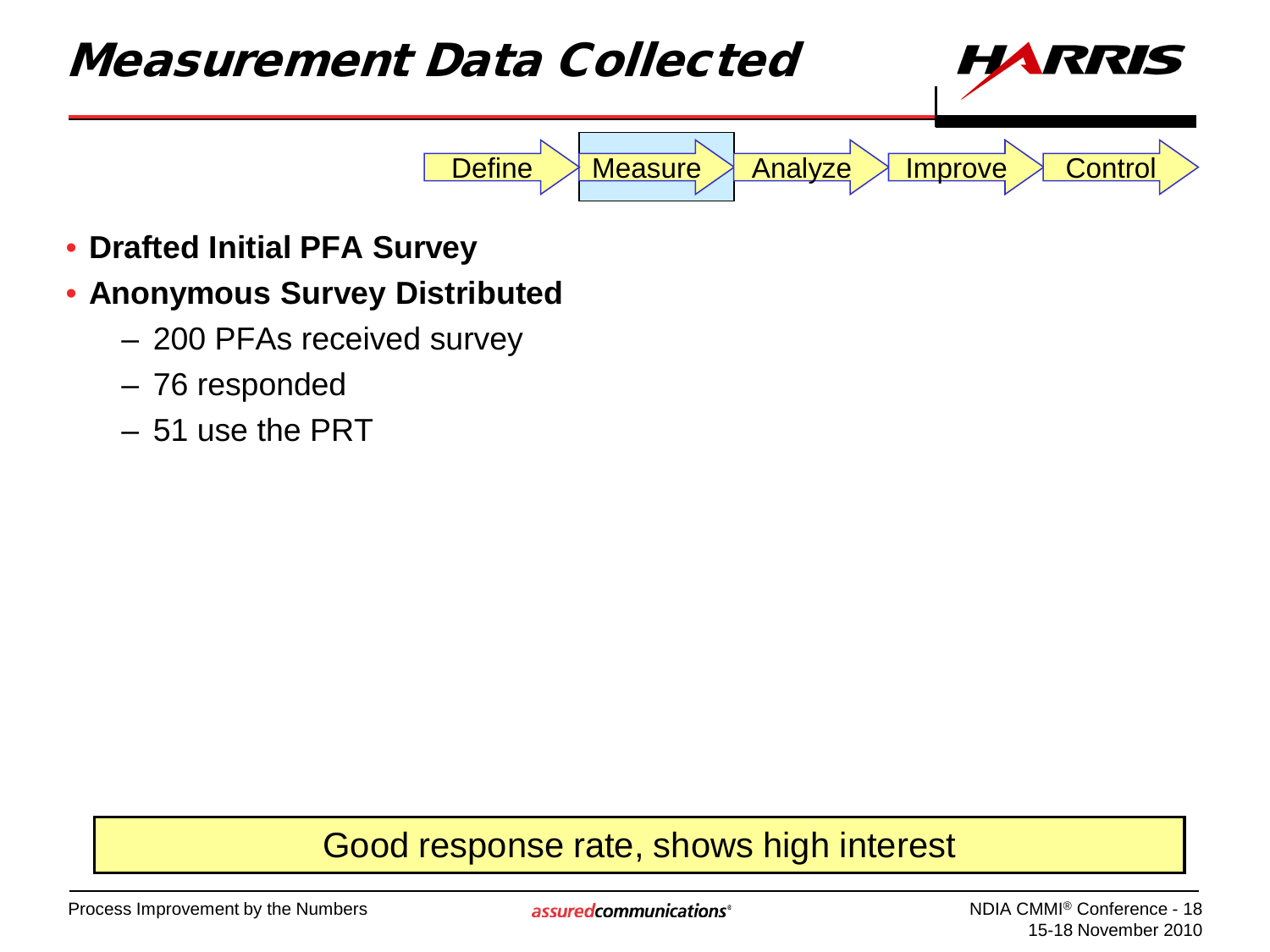

Data showed room for improvement

Process Improvement by the Numbers

assuredcommunications<sup>®</sup>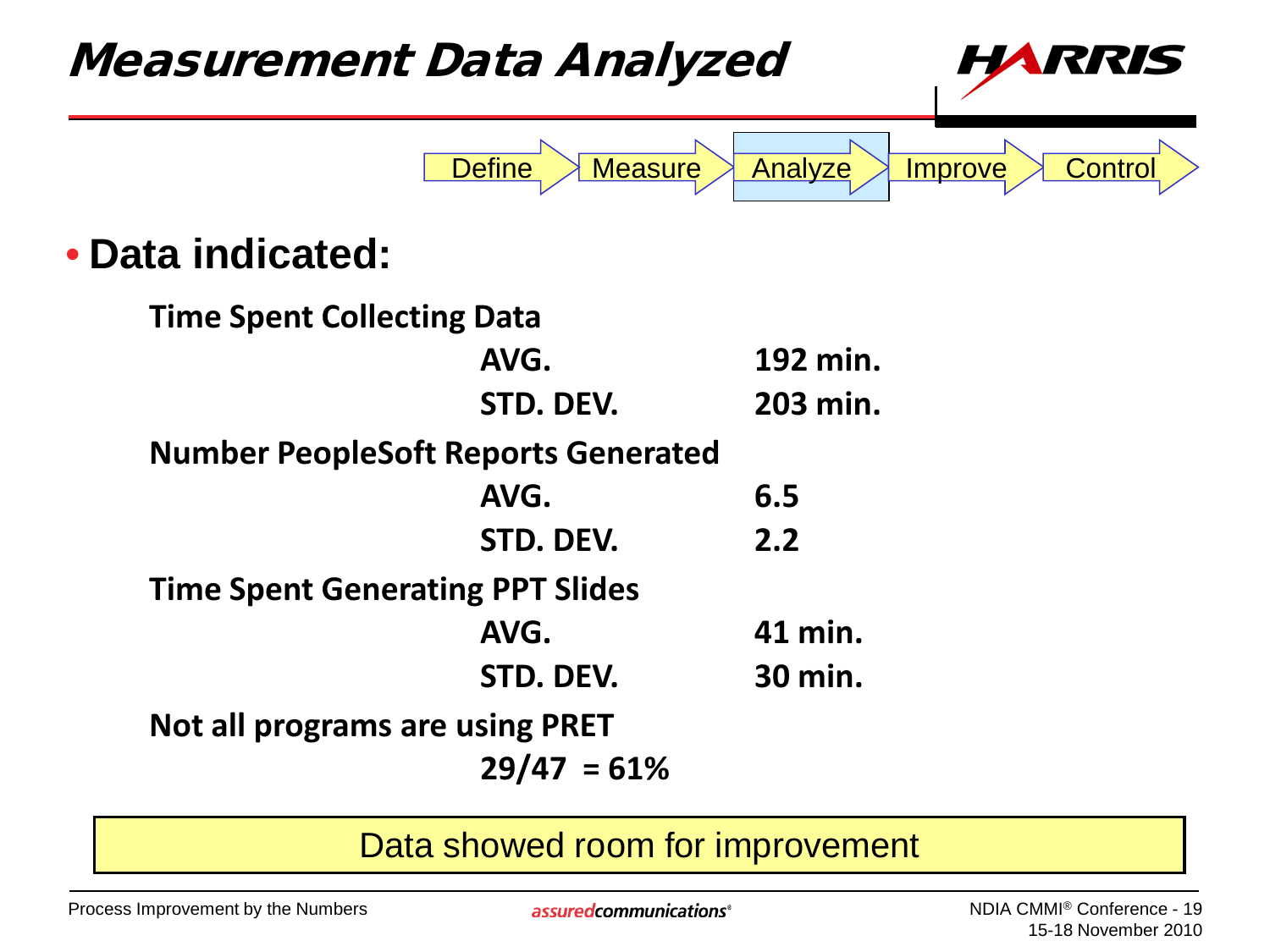

- **Process Improvement Project submitted and funded**
- **Create Working Group with PFAs, PeopleSoft Engineers and Improvement Engineers to:**
	- –**Create automatic PeopleSoft Import function for PRT**
	- –**Update documentation (Program Review Instructions Manual)**
	- –**Create roll out training**
- **Other improvements:**
	- **Update PRET**
	- **Delete unused worksheets in PRT**
	- **Improve PRT analysis capability, remove indirection**

Pilot Programs Liked Improvement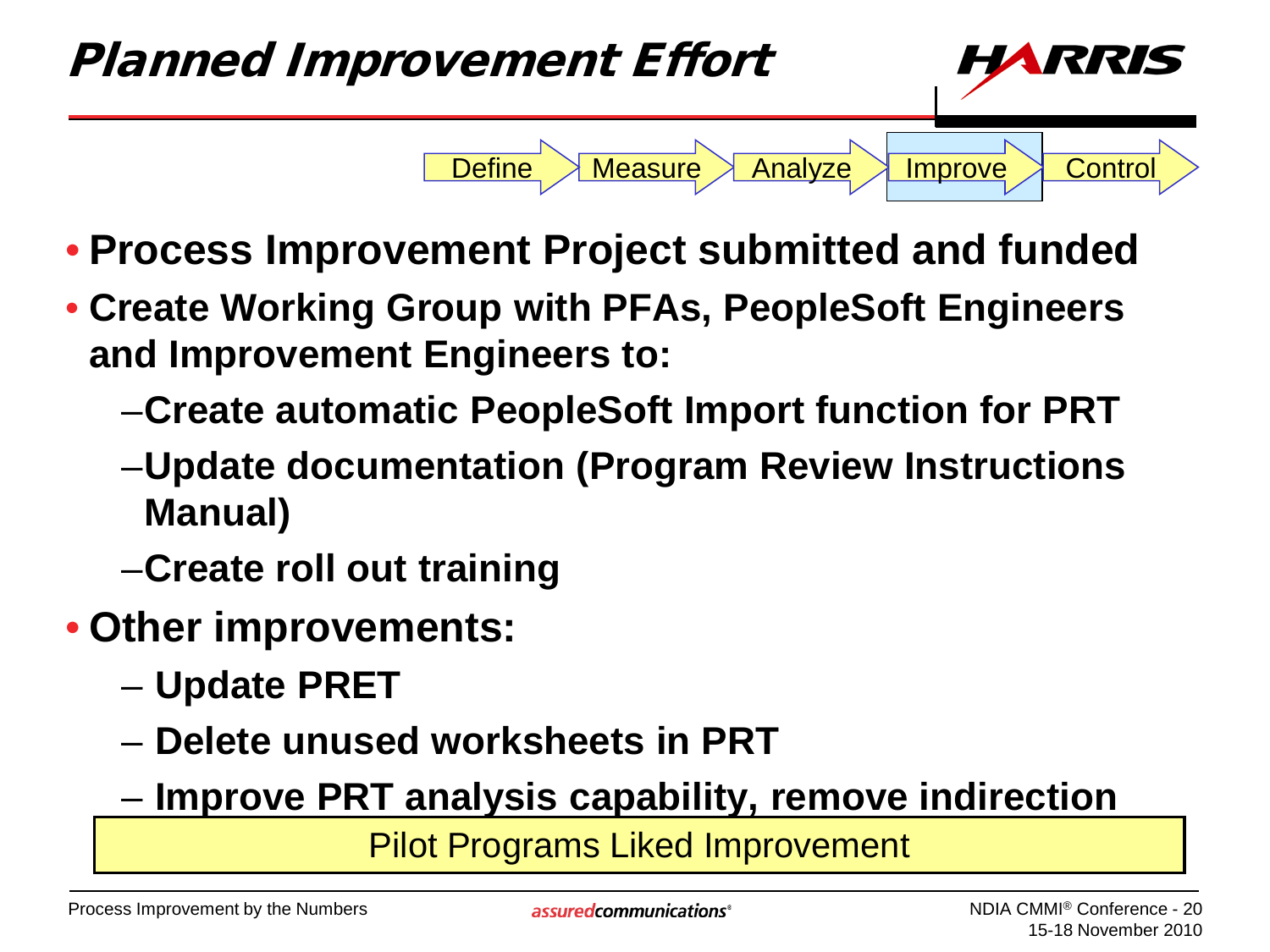

- **Updated PRT, PRET and documentation**
- **Created training, PFAs to present training**
- **Piloted new process with 6 programs**
- **Improvement demonstrated**
- **Rolled out process to division (166 trained)**
- **New process in use for several months**
- **Anonymous Follow up survey distributed**
	- **200 PFAs received survey**
	- **23 responded**
	- **19 use the PRT**

Response rate much lower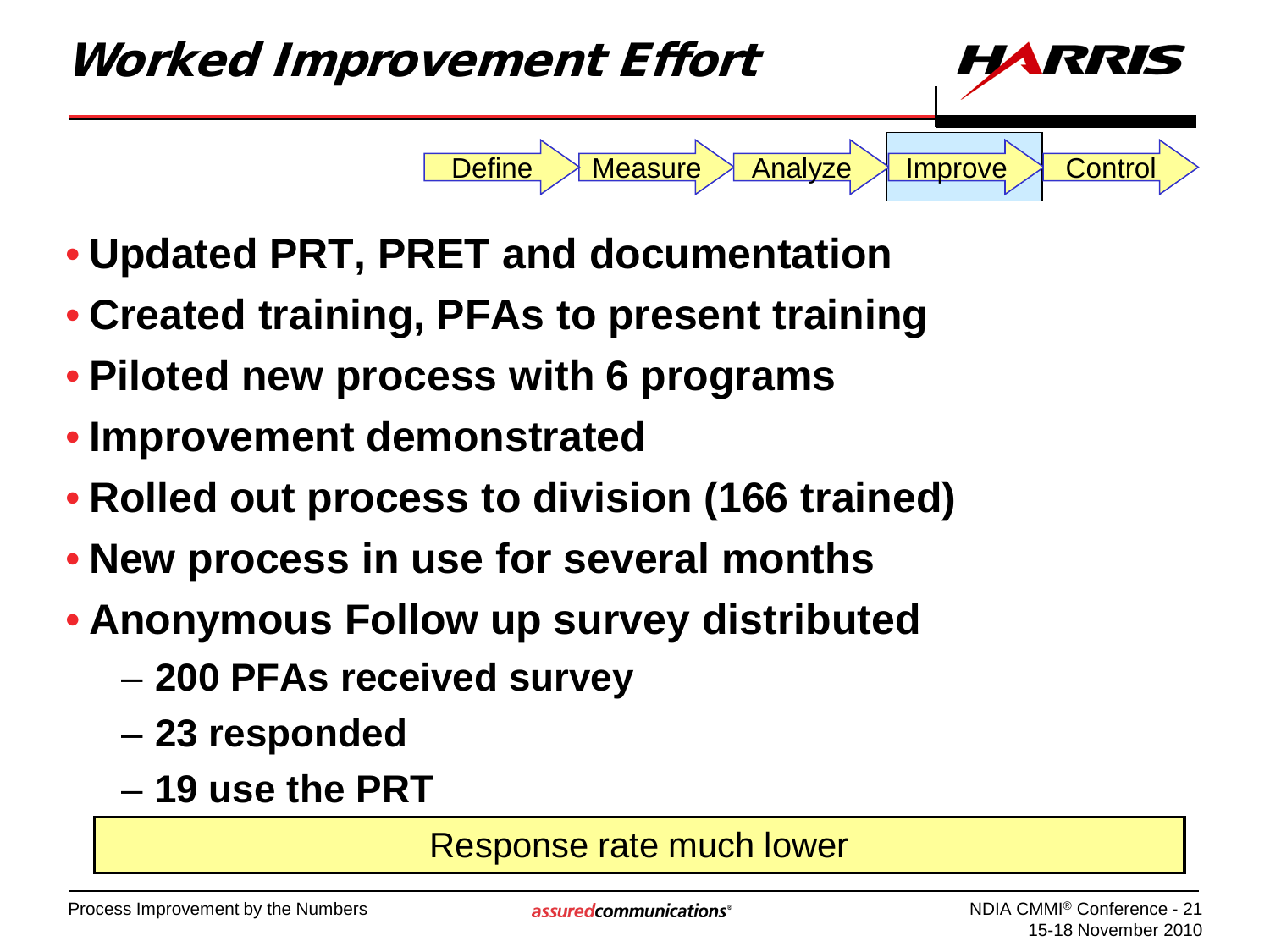| Control                                    |               |                    |                      |                           |
|--------------------------------------------|---------------|--------------------|----------------------|---------------------------|
|                                            | <b>Define</b> | Measure<br>Analyze |                      | Control<br><b>Improve</b> |
| • Follow-up Survey data analyzed           |               |                    |                      |                           |
| • Data indicated:                          |               | <b>NEW</b>         | (OLD)                |                           |
| <b>Time Spent Collecting Data</b>          |               |                    |                      |                           |
|                                            | AVG.          | 100 min.           | $(192 \text{ min.})$ |                           |
|                                            | STD. DEV.     | 79 min.            | $(203 \text{ min.})$ |                           |
| <b>Number PeopleSoft Reports Generated</b> |               |                    |                      |                           |
|                                            | AVG.          | 4.2                | (6.5)                |                           |
|                                            | STD. DEV.     | 3.2                | (2.2)                |                           |
| <b>Time Spent Generating PPT Slides</b>    |               |                    |                      |                           |
|                                            | AVG.          | 68 min.            | $(41 \text{ min.})$  |                           |
|                                            | STD. DEV.     | 65 min.            | $(30 \text{ min.})$  |                           |
| <b>Not all programs are using PRET</b>     |               |                    |                      |                           |
|                                            |               | $14/18 = 78%$      |                      | $(29/47 = 61\%)$          |

#### **PFA Data Collection Time reduced on average 48%!!**

assured communications<sup>®</sup>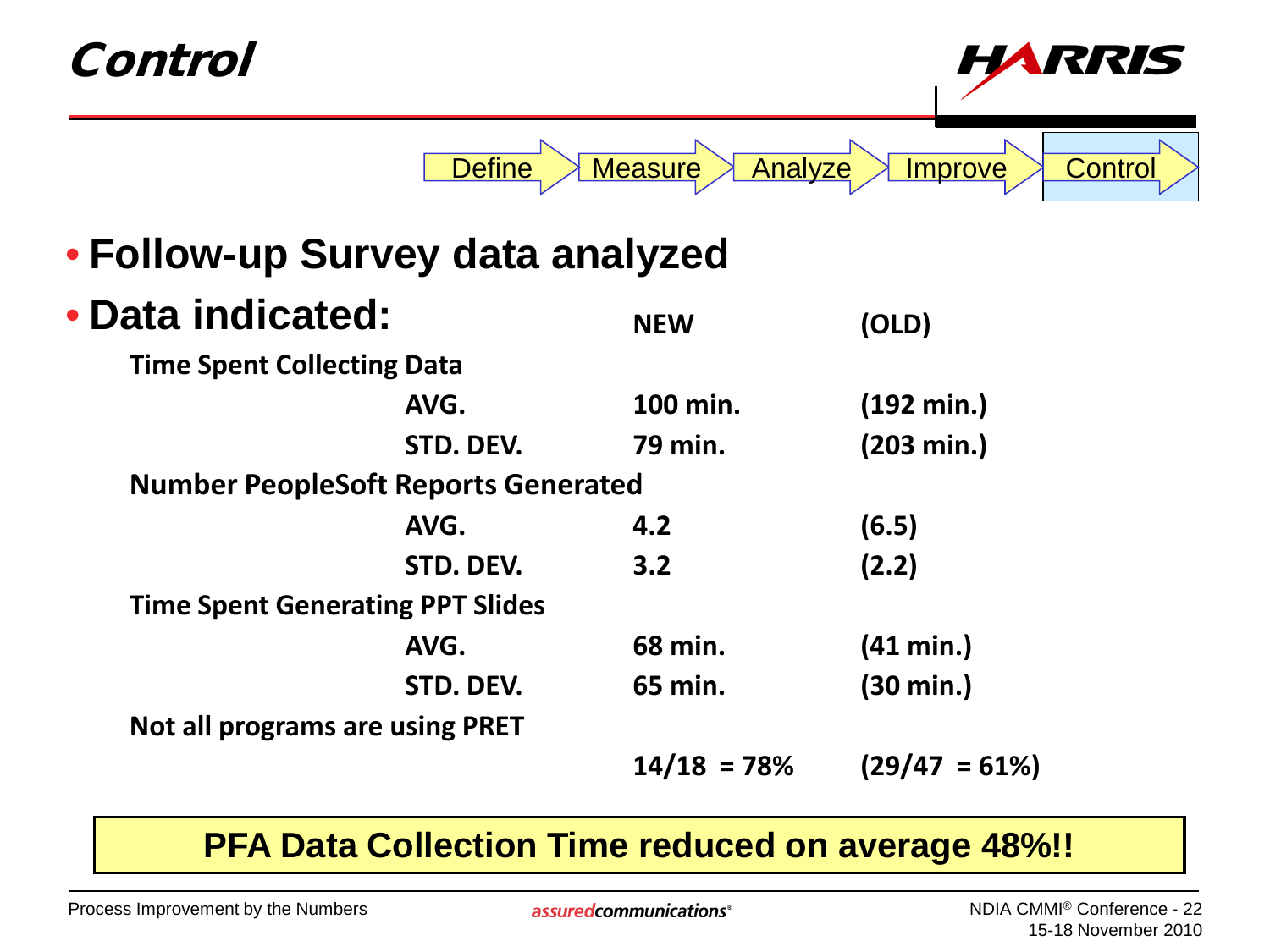

| <b>Actual Savings</b> |           |            | <b>Actual Cost</b> |           |        |
|-----------------------|-----------|------------|--------------------|-----------|--------|
| Labor                 |           | \$63K/year | Labor              |           | \$144K |
|                       | Equipment | \$0K       |                    | Equipment | \$0K   |
|                       | Material  | \$0K       |                    | Material  | \$0K   |
|                       | Other     | \$0K       |                    | Other     | \$0K   |

Net Projected Savings amortized over 5 years \$63K/year \* 5 years = \$315K \$315K - \$144K = \$171K net savings \$171K/5 years =\$34K annual savings for first 5 years

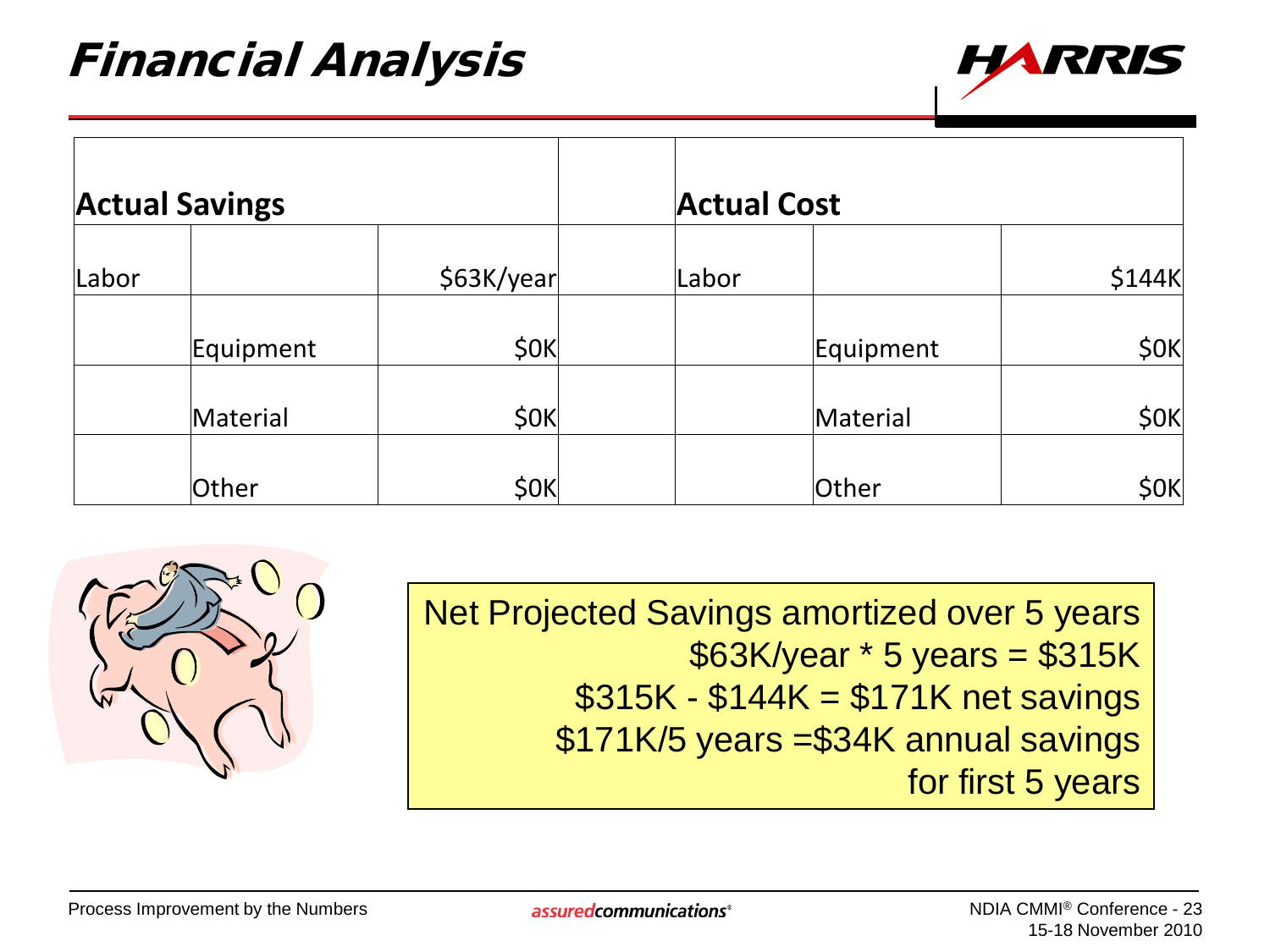

- **Educate Executive Management, PMs and PFAs on improved process**
	- 42 PMs Trained
	- 119 PFAs Trained
	- 5 Others Trained

#### • **Modify expectations for Program Reviews**

#### Improvement Sustained

Process Improvement by the Numbers

assuredcommunications<sup>®</sup>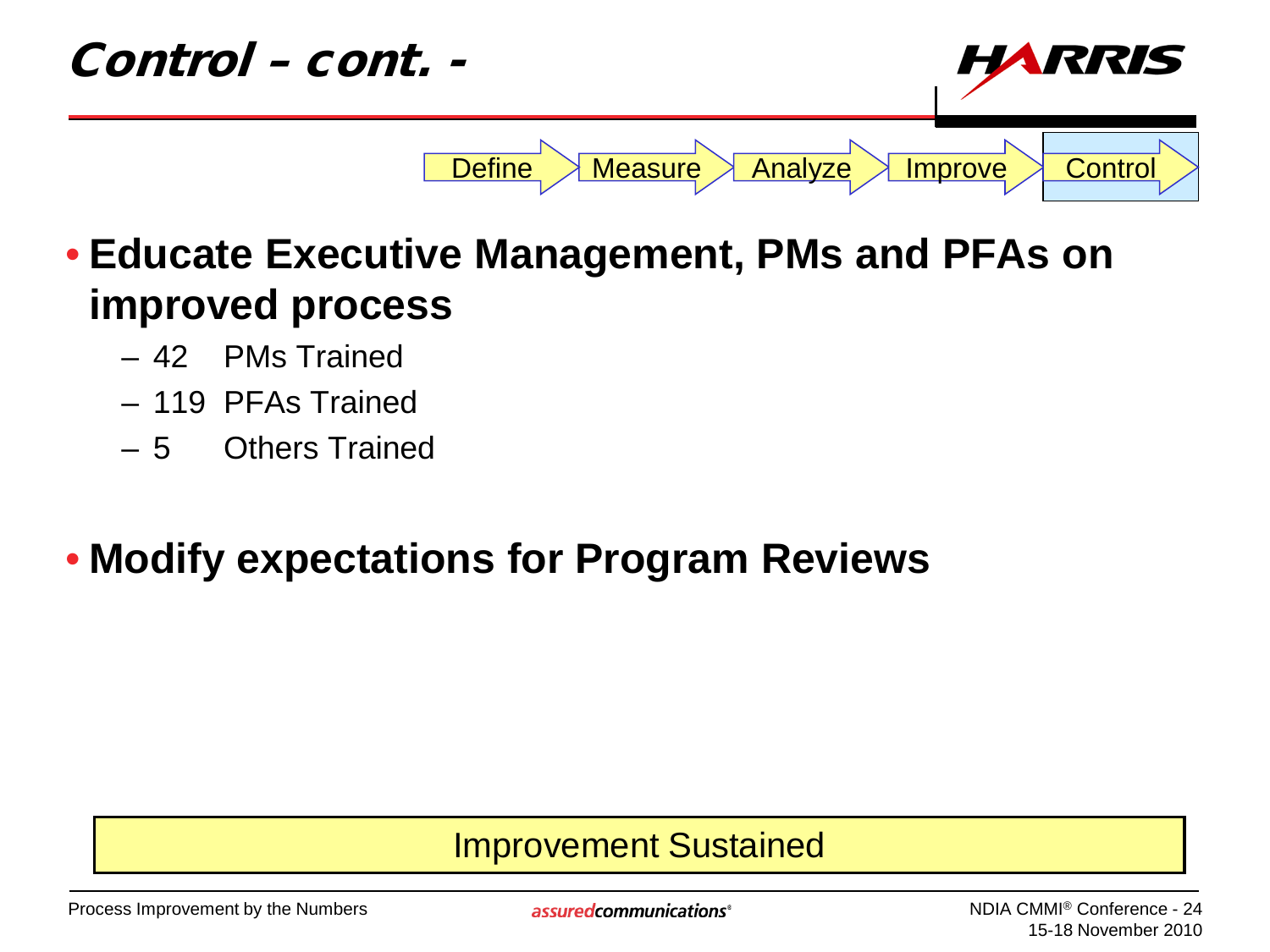### Results



- Lean Six Sigma project: SUCCESSFUL!
	- Measurable improvement was achieved for preparation times for Program Review Package
- Improved quality of process a bonus
	- Some programs were not following the standard process in creating their financial data
	- Automating the process flushed out some of the inconsistencies and helped improve understanding and use of the standard process
	- Improved documentation increased understanding
	- Training in the new process pointed out non-standard pitfalls
- Additional improvements were also beneficial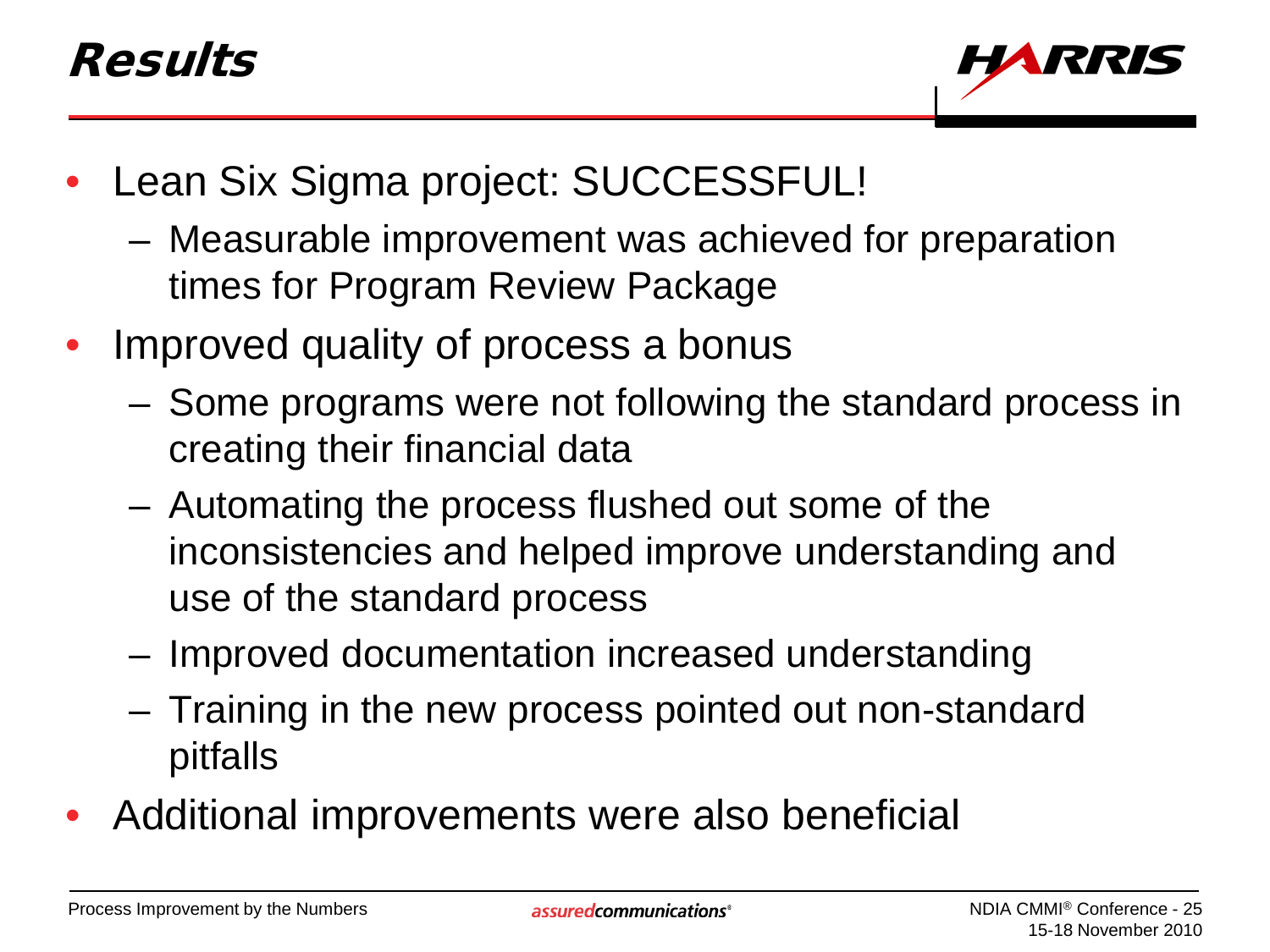

- Lean Six Sigma training:
	- Helps people look at things differently and question habits
	- Helps people look for ways to improve how we do business
	- Provides people with tools to enable facilitating change
		- People skills
		- Mathematical skills
		- Modeling skills
		- Increased awareness of available resources
- Supply Chain Operations (SCO) Center for Excellence
	- Provides Lean Six Sigma training
	- Has data to show it pays for itself!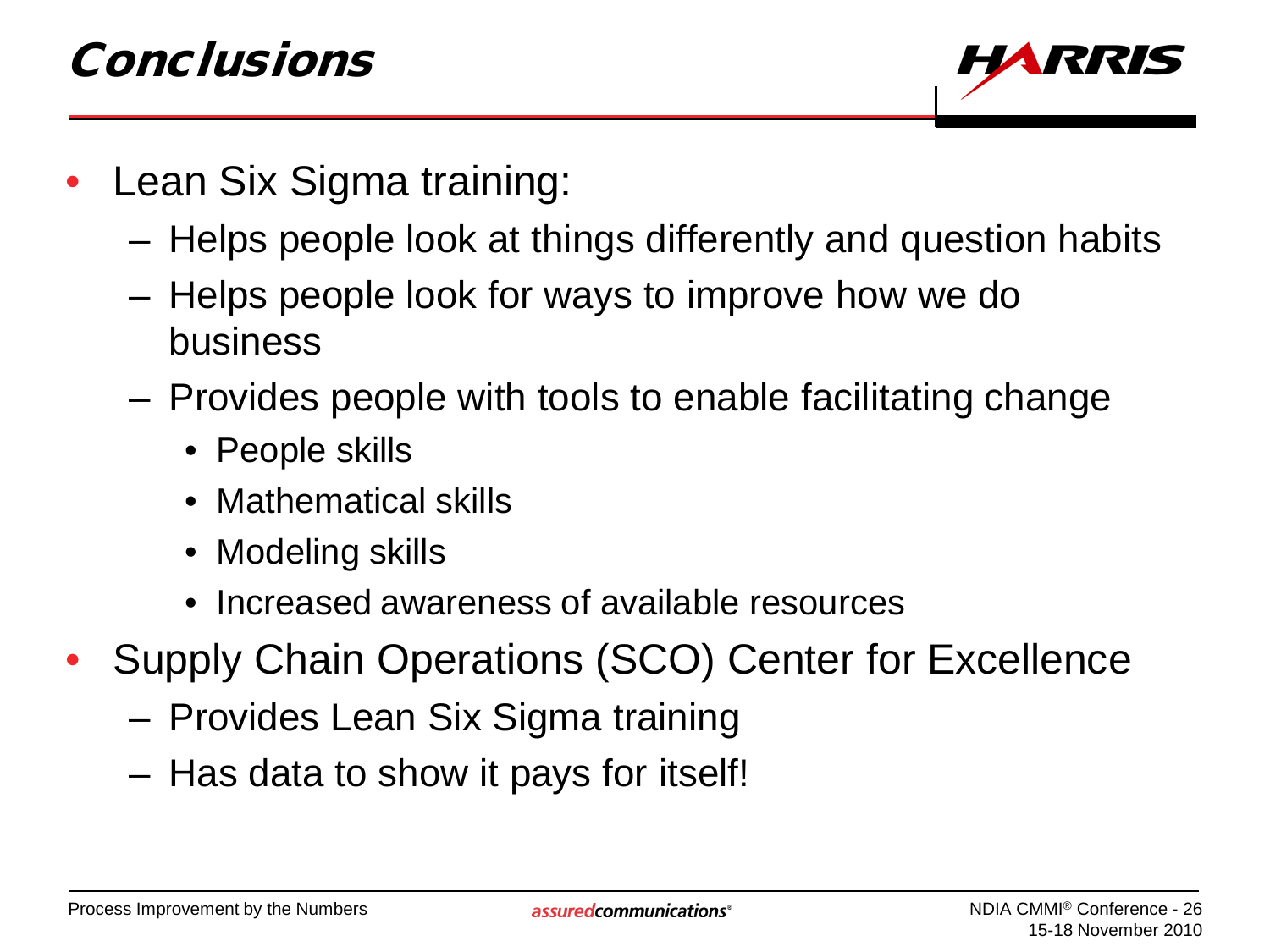## Suggestion



- People do not naturally look for process improvement
- People need to be trained to think critically
- If your company is not familiar with Lean Six Sigma processes, you should consider adding them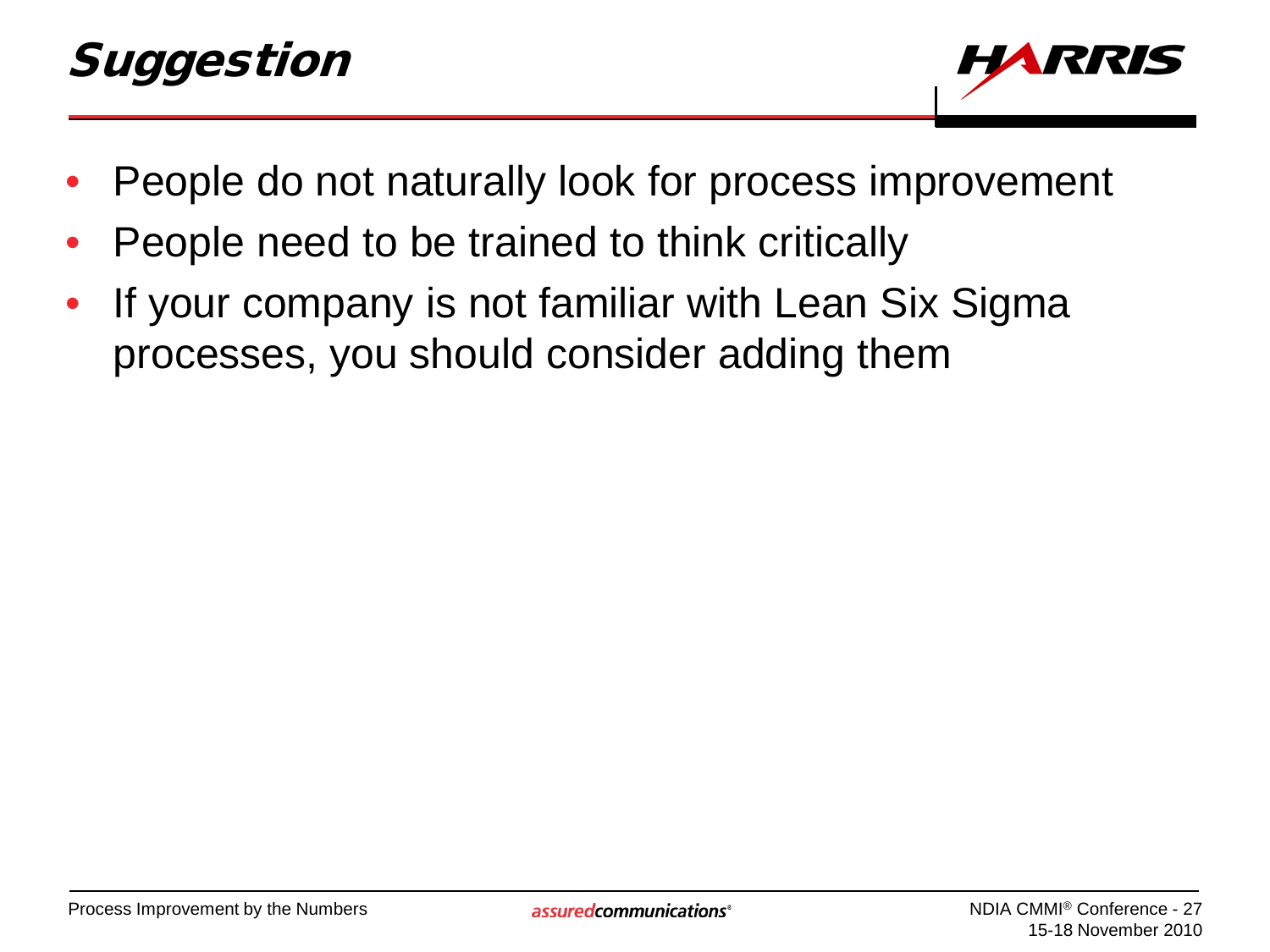

**Harris Corporation <http://www.harris.com/> P.O. Box 37 SEI Partner Melbourne, Florida 32902-0037**

**Debra Perry [dperry@harris.com](mailto:dperry@harris.com) 321-727-6830**

**Jim Goss [jgoss@harris.com](mailto:jgoss@harris.com) 321-727-6830**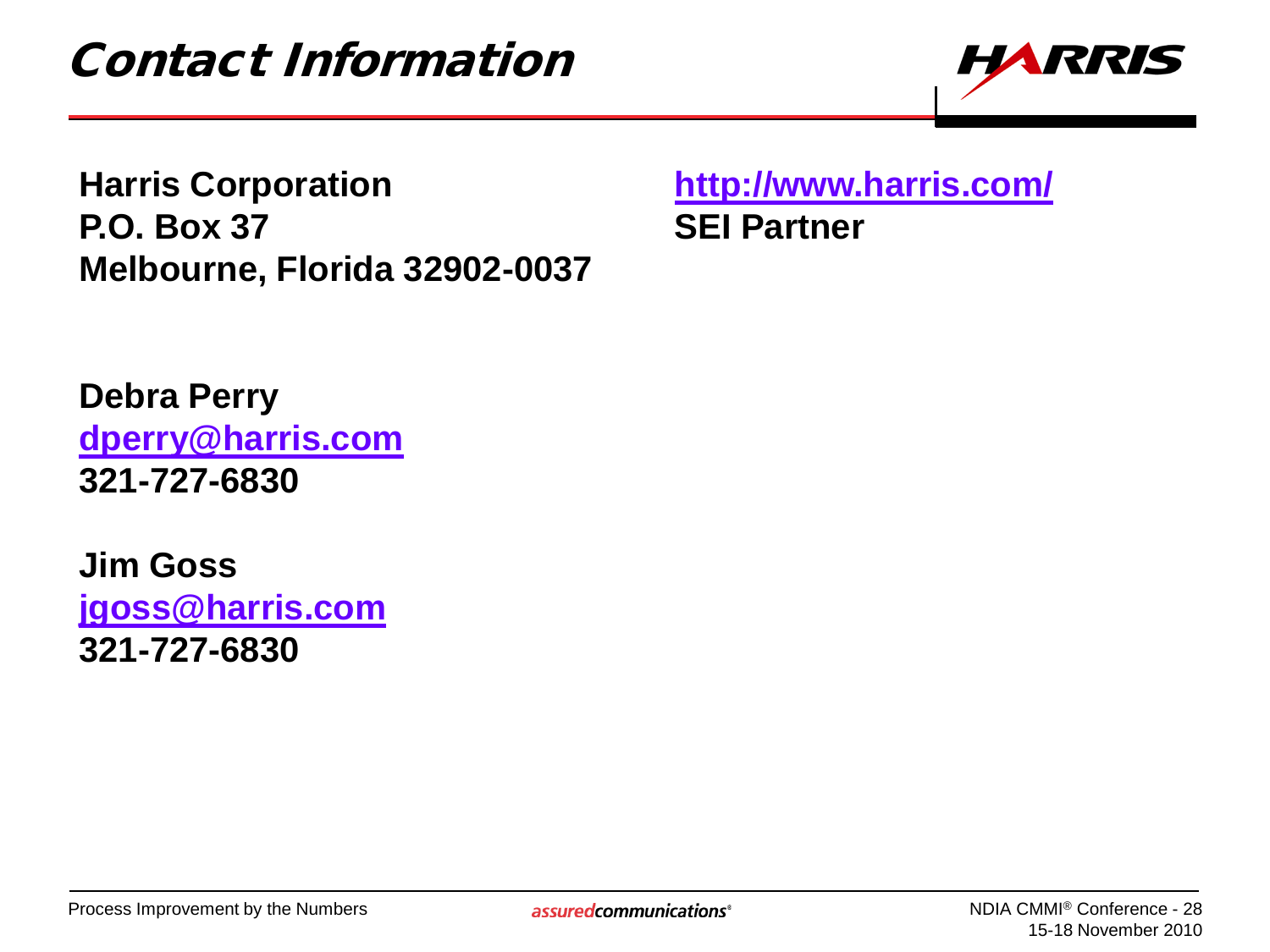

### Backup Slides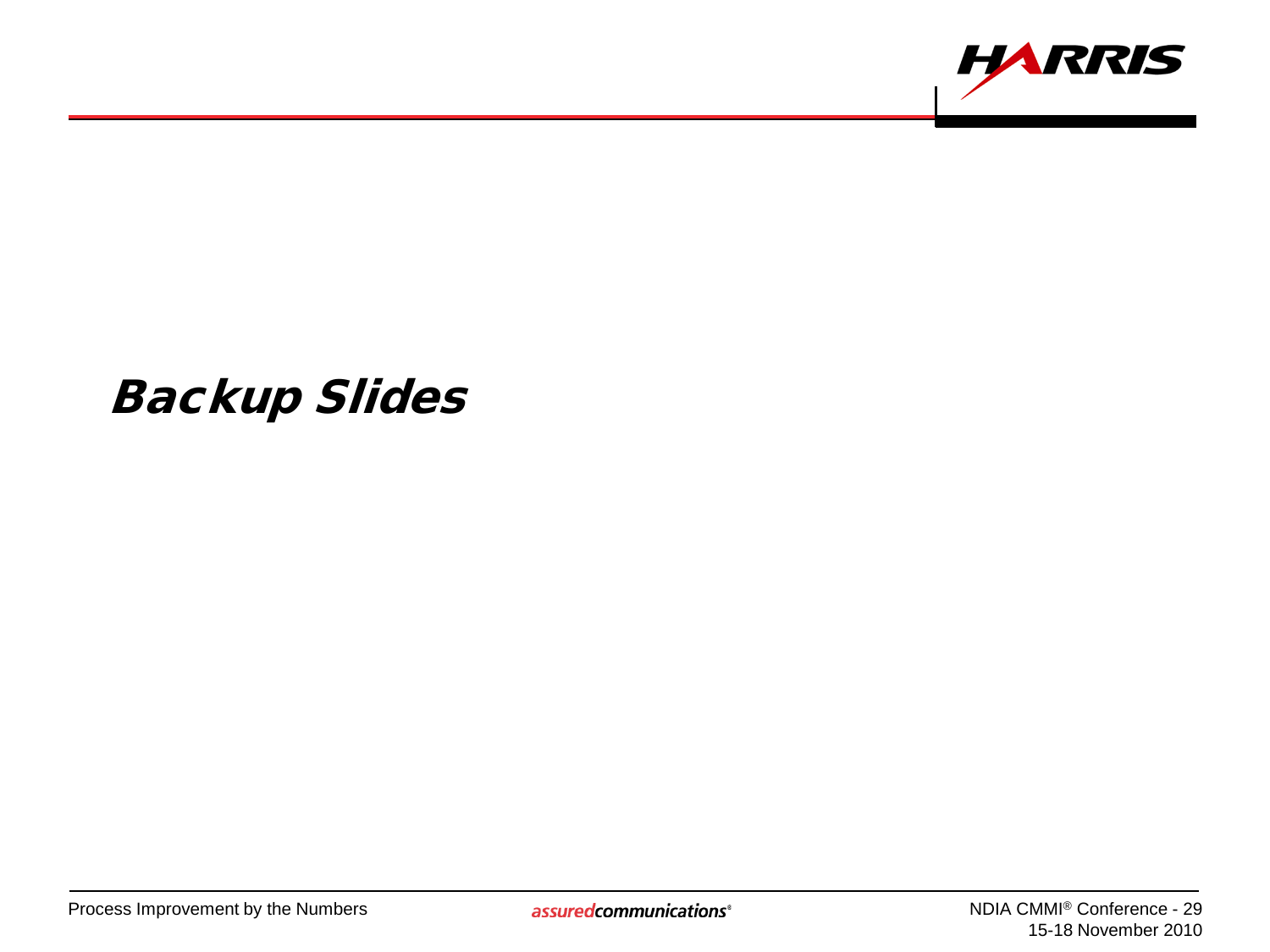## Six Sigma DMAIC Process



- **Define** the problem, the voice of the customer, and the project goals, specifically
- **Measure** key aspects of the current process or product and collect relevant data
- **Analyze** the data to investigate and verify cause-and-effect relationships. Seek out root causes of the defect under investigation
- **Improve** or optimize the current process or product based upon data analysis using techniques such as design of experiments, poka yoke or mistake proofing, and standard work to create a new, future state process or product. Set up pilot runs to establish process capability
- **Control** the future state process to ensure that any deviations from target are corrected before they result in defects. Implement control systems such as statistical process control, production boards, and visual workplaces, and continuously monitor the process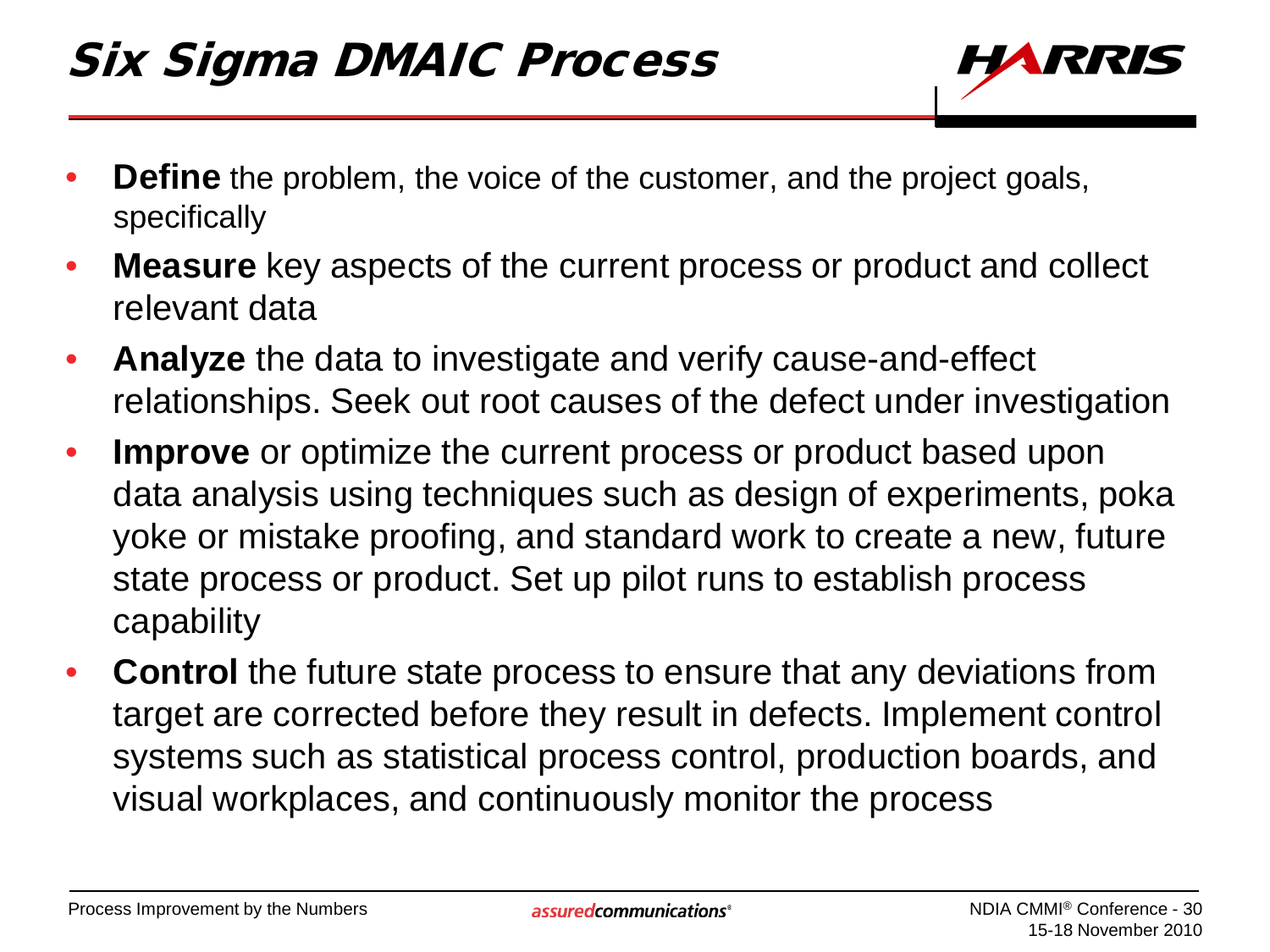### Definitions



- PM
	- Program Manager
	- Responsible for execution and reporting for program
- PR
	- Program Reviews
	- Review of program status with upper management
- PFA
	- Program Financial Analyst
	- Provides financial status for program review package
- PRT
	- Program Review Template
	- Macro enabled Excel spreadsheet that collects PR data
- PRET
	- Program Review Extraction Template
	- Macro enabled PowerPoint file that creates slides from PRT
- LSS
	- Lean Six Sigma